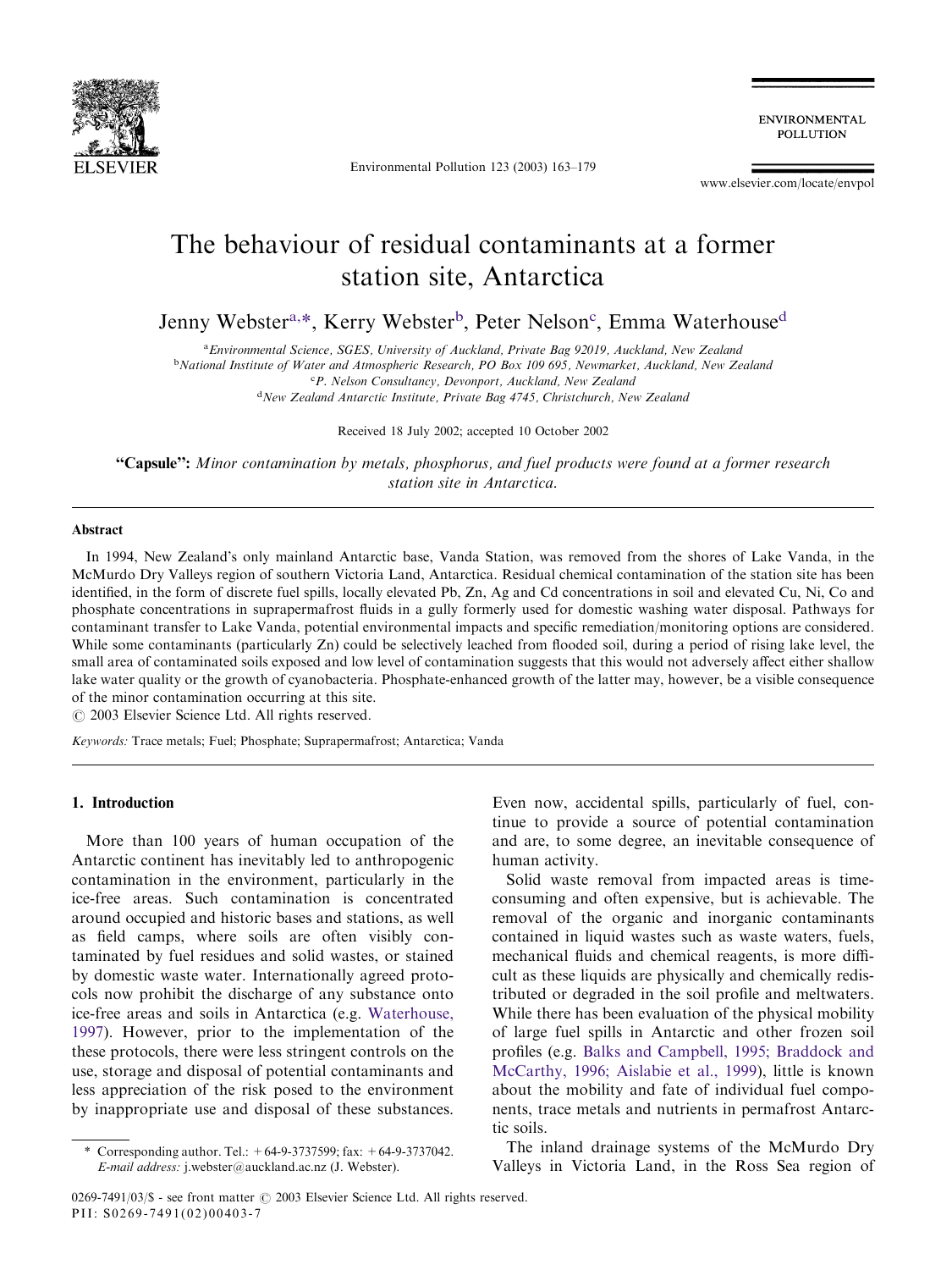Antarctica, are particularly vulnerable to the environmental effects of contamination, as contaminants can not be flushed away to the sea. Hence processes facilitating chemical degradation or physical transport of the contaminants become very important in the assessment of potential environmental impacts. Vanda Station, on the shores of Lake Vanda in the Wright Valley, operated as a base to support New Zealand's field activities in the McMurdo Dry Valleys from 1968 to 1993. It was removed in the 1993/1994 austral summer season when rising lake levels threatened to flood the site ([Waterhouse, 1997](#page-16-0)). The level of Lake Vanda, which has no outlet, had been rising consistently since 1980 [\(Chinn, 1993](#page-16-0)).

In December 1992, prior to the removal of the station, an assessment was made of past contamination events and waste disposal practices, and of the contaminants which might be readily leached from the soils ([Sheppard](#page-16-0) [et al., 1993\)](#page-16-0). Soils in a gully close to the Station, which had been used to routinely dispose of domestic washing water or ''greywater'' (''Greywater Gully''), and close to the site of the wet chemistry lab and workshop, were identified as being of concern. Soil contamination by fuel residues was not determined, but sites where diesel fuel had leaked during storage or refueling operations, or during routine operation of the helicopter pads, were noted.

Some contaminated soils were removed from the site, but inevitably residual contamination remained. Gradual inundation of the lower lying areas of the Vanda Station site has occurred. By 1995 lake waters were encroaching on soils which had been physically and chemically disturbed by the station and its removal. Lake levels then stabilised [\(Hawes, 2001\)](#page-16-0), but it is likely that lake waters will rise again in the future with further flooding of contaminated areas. The soil profile has a permafrost layer at  $\sim 0.5$ –1 m depth (on average) below the ground surface. Subsurface contaminant mobility is therefore limited to the zone above the permafrost. Lateral mobility is facilitated by the liquid ''suprapermafrost'' layer which flows along the surface of the permafrost during the warmest part of the year. The presence of a suprapermafrost layer in the Wright Valley was first identified by [Wilson \(1979\),](#page-16-0) who noted saline brines at the permafrost surface in gullies leading into the western end of Lake Vanda.

The aim of this study was to:

- 1. Identify and quantify residual contamination in the surface and subsurface soils at the Vanda Station site
- 2. Identify potential pathways for contaminant transfer to Lake Vanda, including an assessment of the role of the suprapermafrost fluids in contaminant mobility.
- 3. Assess the potential for adverse environmental effects in Lake Vanda.

#### 2. Materials and methods

## 2.1. Sampling

In January 1997, soils, sediments, microbial mats, surface waters and ground waters (suprapermafrost fluids) were collected from the vicinity of the Vanda Station site. Standard trace metal and hydrocarbon sampling techniques were used in the collection of all samples to avoid contamination.

Sampling site localities are shown on [Fig. 1a and b](#page-2-0). ''Control site'' samples [\(Fig. 1a\)](#page-2-0) were collected from around Lake Vanda and the lower Onyx River area, outside the area which had been disturbed by routine activity at Vanda Station. Sites  $V1 - V5$  are profiles in the main body of Lake Vanda and, although data from these sites are used for comparative purposes, they are not specifically reported here (refer [Webster and Web](#page-16-0)[ster, in preparation\)](#page-16-0). ''Station sites'' [\(Fig. 1b\)](#page-2-0) included intensive sampling in Greywater Gully, on former landing helicopter pads and in other selected areas identified in [Sheppard et al. \(1993\)](#page-16-0) as having elevated contaminant levels. Greywater Gully is 90 m in length, running between the Vanda Station site (GW6) and the edge of Lake Vanda (GW1). The main area of greywater disposal during the operation of the base was in the vicinity of GW4 and 5. A suprapermafrost layer was present at all sites in Greywater Gully except GW6, where the base of the profile was in bedrock.

Additional subsurface soils were collected from vertical profiles at sites HP1, 2, 4, 5, 6, 7 and 10 and at GW3, 4, 5 and 6. Note that sample depths for many soil profiles were irregular due to the presence of boulders in the profile.

To examine the rate of TPH dispersion or loss from the soil profile, a series of in situ experiments were carried out in well-sorted dry soils on the floor of the Wright Valley, approximately 1.5 km NE of the station site. Aliquots of 50 ml of the two types of fuel commonly used in Antarctica were deposited on the soil surface: ''JP8'' diesel fuel, and ''Mogas'' which is a lighter fuel commonly used for field generators. Four separate areas of  $4 \times 6$  m were marked out on the soil surface, to be sampled after 1 day, 1 week, 1 month and 1 year respectively. In each area, the two types of fuel were poured onto the soil surface 2 m apart. Consequently there were four replicate sites for each fuel type. The concentrations of TPH at three depths  $(0-3, 3-6)$ and 6–10 cm in the profile were measured after the required time intervals, between December 1995 and December 1996. When the experiment concludes, the affected soil will be removed from the valley.

To determine the leaching potential of contaminants bound to the soils, two large  $(2 \text{ kg})$  soil samples were collected, one from a site visibly contaminated with fuel residues (HP10) and one from a control site of uncontaminated soil (site B).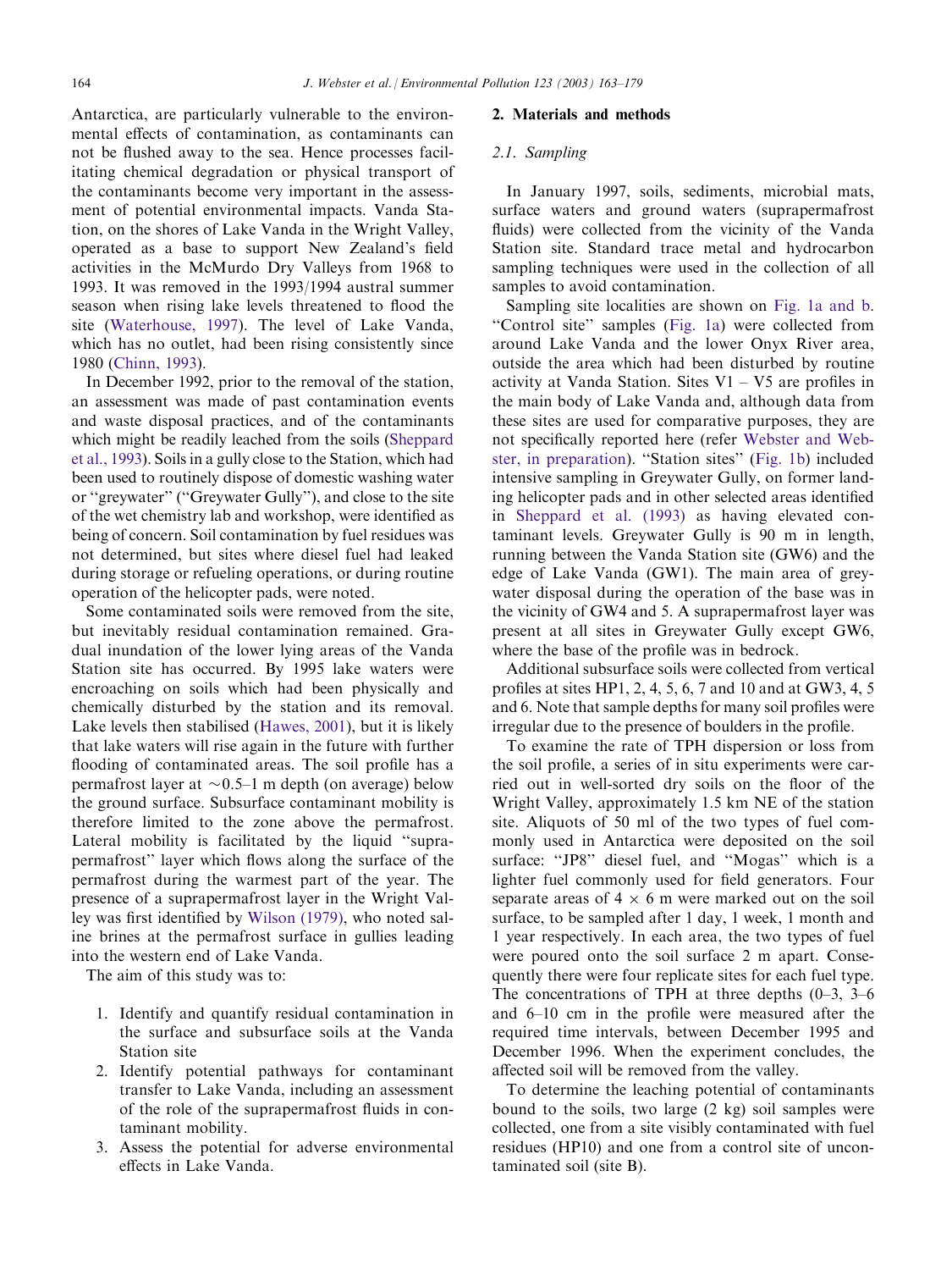<span id="page-2-0"></span>

Fig. 1. Sample locality map for (a) the eastern end of Lake Vanda, and (b) an enlargement of the former site of Vanda Station. Contours are shown in meters above sea level, with the lake level shown as surveyed in December 1995 (91.5 m a.s.l.).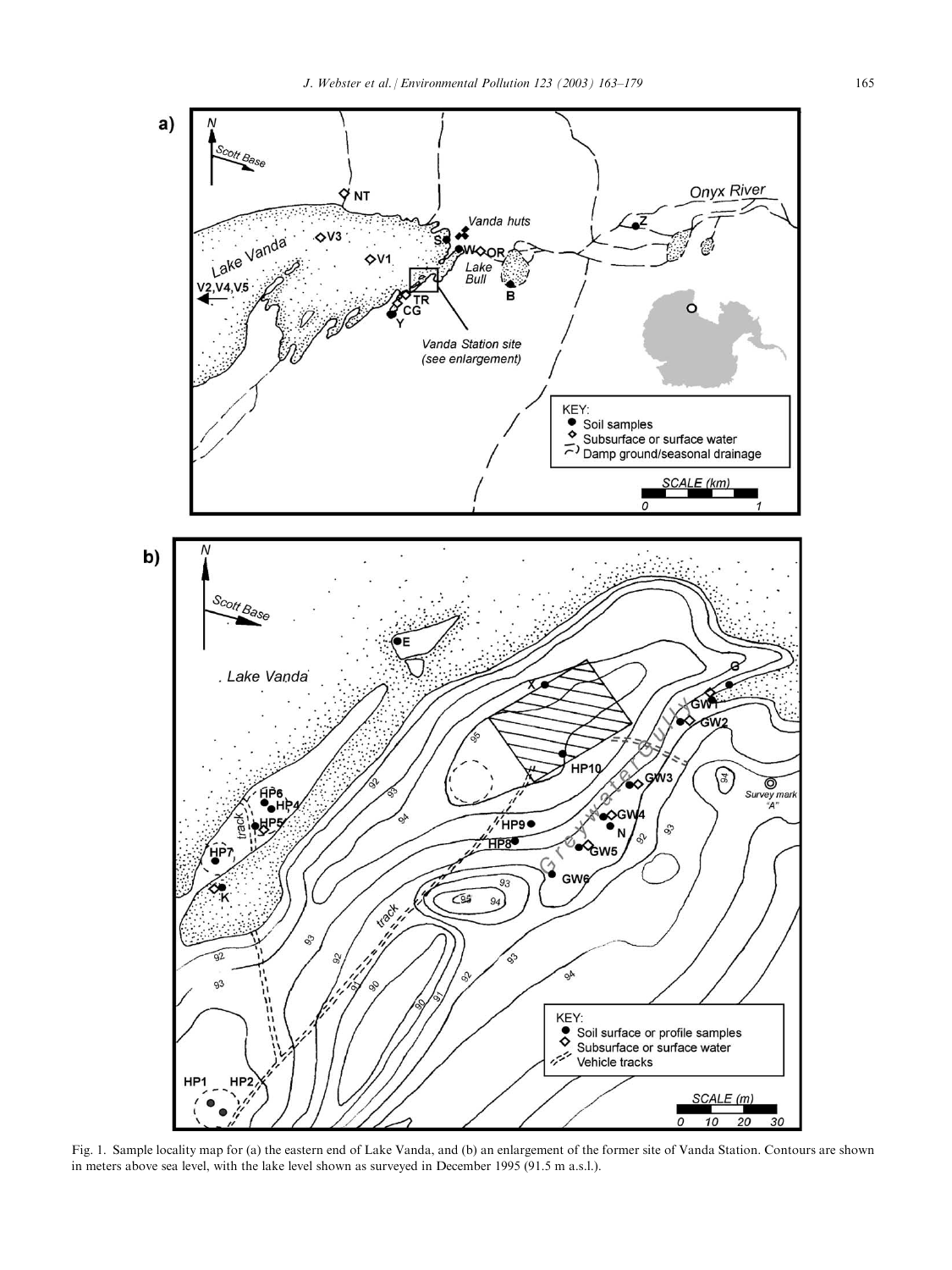# 2.2. Analytical methods

Soil profile temperatures were measured using a thermocouple inserted into the soil of the sidewall of a small pit. Soil conductivity and pH were measured after soils were mixed with distilled water in ratios of: 20 g soil:100 mls water and left for 30 mins for conductivity measurements, and 10 g soil:30 ml water and left overnight for pH measurements. Representative soil samples were sealed in air-tight bags for soil moisture content determination, and subsequently weighed before and after drying at  $40^{\circ}$ C, until no further weight loss occurred (about 72h). Mineralogy was examined by XRD.

For the determination of trace metals in soils, ca. 100 g of air-dried soil was collected into HDPE containers for transport back to New Zealand. Prior to metal analysis, the samples were dried at 40  $\degree$ C, sieved through 500 µm nylon mesh, and digested in hot, concentrated  $HNO<sub>3</sub>$  (which does not digest the silicate minerals). The digests were analysed by atomic absorption spectrophotometry and ICP–mass spectrometry, with detection limits (recalculated to relate to the sediment) ranging from 0.001 mg kg<sup>-1</sup> for Ag, to 50 mg kg<sup>-1</sup> for Al and Fe. For the determination of TPH (total petroleum hydrocarbons) in soils, samples were collected into 500 ml air-tight metal tins, and analysed by infrared spectroscopy (IR) with a detection limit of 2 mg  $kg^{-1}$ .

Where suprapermafrost fluids were present, small pits  $(\sim10-20$  cm diameter) dug in the soil began to fill with water when the permafrost was reached. This fluid was drawn up with a hand vacuum pump and collected into a glass vessel. Water conductivity, temperature, pH and dissolved oxygen (DO) were measured immediately on site, using standard portable meters. Samples of 50–200 mls of suprapermafrost fluids and lake water were collected and transferred to acid-washed, HDPE bottles. For trace metal determinations, filtered  $(0.22 \mu m)$  samples were collected and acidified to  $pH < 2$  with ARIS-TAR grade conc.  $HNO<sub>3</sub>$ . Trace metal concentrations were measured by ICP–MS, with detection limits between 0.01  $\mu$ g kg<sup>-1</sup> (e.g. Cd, Ag and Co) and 1  $\mu$ g  $kg^{-1}$  (e.g. Fe and Si). The most saline samples (e.g. at site GW5), were analysed by graphite furnace AAS (at CSIRO, NSW, Australia). Water samples were also analysed for total organic carbon (TOC) using a dedicated TOC analyser, and for VOC (volatile organic carbon) by purge and trap—gas chromatography–mass spectrometry (at ESR Laboratories, Wellington, New Zealand). The VOC analyses included aromatics, halogenated aromatics, alkanes, alkenes and trihalo-methane, with detection limits of 0.5  $\mu$ g kg<sup>-1</sup> for all except halogenated alkanes and alkenes (detection limit  $\sim$ 1  $\mu$ g  $kg<sup>-1</sup>$ ). Major ion and nitrate concentrations were determined on an unfiltered, non-acidified sample by high pressure ion chromatography  $(HPIC)$ .  $HCO<sub>3</sub>$  was determined by titration against HCl and back titration with NaOH, after purging with  $N_2$  to remove other ions affecting alkalinity. DRP was measured by autoanalyser using the molybdenum-blue method ([APHA, 1995](#page-15-0)).

Experimental leaching of the contaminated (HP10) and uncontaminated (site B) control soil was undertaken using the USEPA TCLP Procedure Method 1311 [\(USEPA, 1992\)](#page-16-0), with leachates of 1 N acetic acid (650 ml:26 g soil) and distilled water (250 ml:12.5 g soil). Soils were sieved to  $\lt$  5 mm prior to leaching, and tests were carried out at 5 and 25  $\degree$ C. Note that the TCLP test does not quantify the rate at which contaminants can be leached from the soil, and is not independent of the type of soil used (e.g. [Romeu et al., 1990](#page-16-0)), but is the most widely accepted leaching test used. The leachates were analysed by ICP–MS for trace metals, and by high resolution gas chromatography—mass spectrometry (GC–MS) for polycyclic aromatic hydrocarbons (PAHs). The 16 USEPA priority pollutant PAHs were determined: naphthalene, acenaphthylene, acenaphthene, fluorene, phenanthrene, anthracene, fluoranthene, pyrene, benz(a)anthracene, chrysene, benzo(b)fluoranthene, benzo(k)fluoranthene, benzo(a) pyrene, indeno(123cd) pyrene, dibenz(ah)anthracene and benzo(ghi)perylene. Detection limits for each component varied between samples, but ranged from  $0.5 \mu$ g  $kg^{-1}$  to 100 µg  $kg^{-1}$ .

# 3. Results

# 3.1. Characterising the soil profile

A comprehensive description of McMurdo Dry Valley soil profile characteristics and salt content is given in [Campbell et al. \(1994, 1998\)](#page-16-0). A brief survey of typical "dry" soil profiles (i.e. without suprapermafrost fluids) at the Vanda Station site was made in this study to confirm consistency with previous results. Profiles were examined in detail at HP1, 2 and 4 on the former helicopter pads, with a reduced set of soil parameters measured in pits at other HP- and GW-sites. The depth to the permafrost at the HP-sites typically ranged from 25 to 65 cm, and there was no evidence of liquid at the permafrost surface. The moisture content was low (typically between 0.56 and 3.9%) and increased with depth. Dry soil temperatures ranged from  $14 \degree C$  at the surface to  $-1.8$  °C at the permafrost. Soil conductivities were high, particularly in the salt-rich soils at the surface, where they ranged from 190 to 435  $\mu$ S cm<sup>-1</sup> (measured at 12–14 °C), and pH was constant at  $6.9-$ 7.5, showing no recognisable trend with depth.

Soil mineralogy, as determined by XRD, was consistent with derivation from the predominantly granitoid bedrocks, with abundant quartz and plagioclase feldspars, and minor Na-feldspars and clay minerals (illite, smectite and chlorite) as well as ferro-magnesium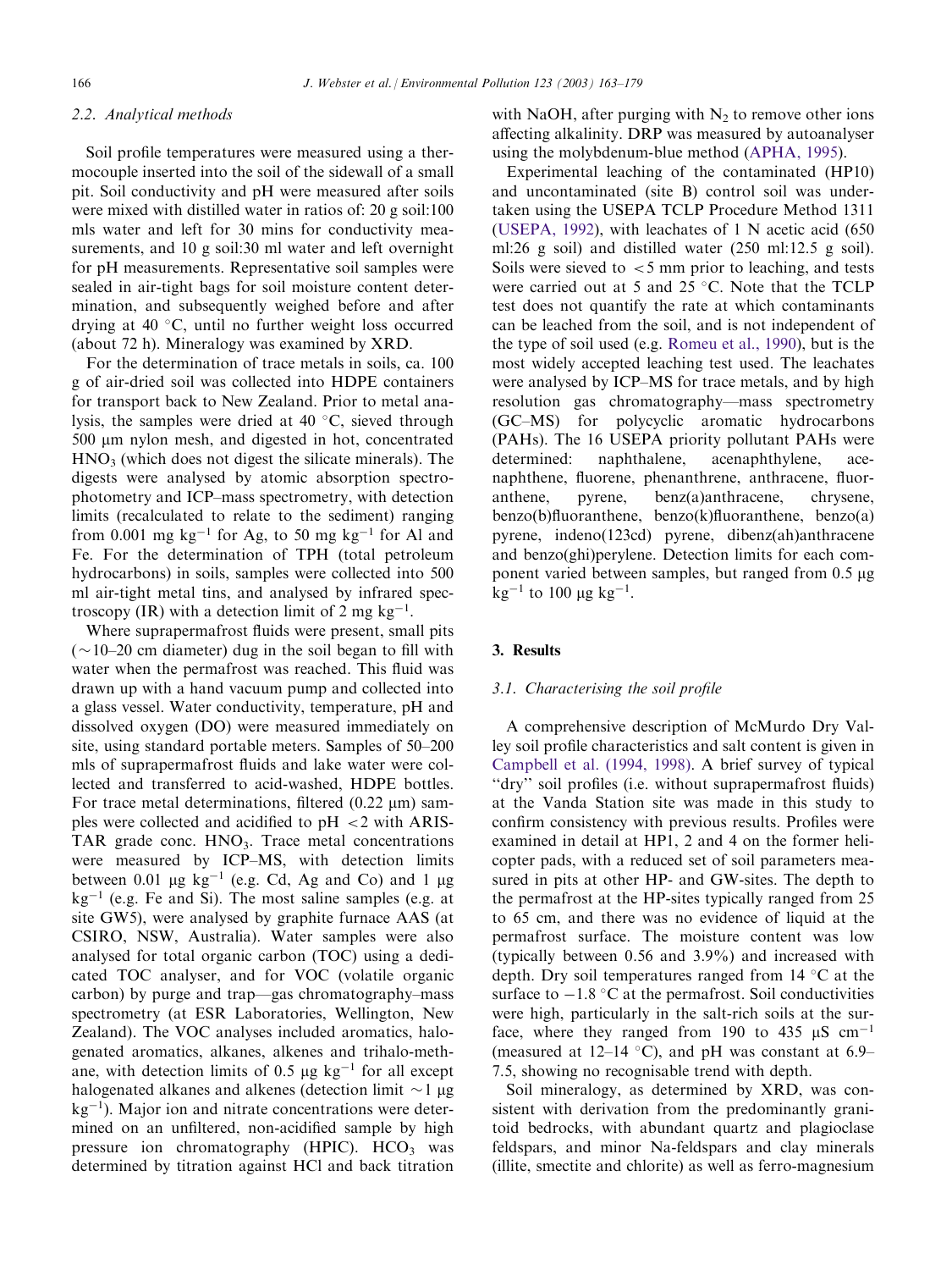silicates; magnetite and hornblende. Traces of calcite and gypsum were also present.

#### 3.2. Soil contaminants

Surface soil samples from the sites shown in [Fig. 1a and](#page-2-0) [b](#page-2-0), and subsurface soils collected from vertical profiles at sites HP1, 2, 4, 5, 6, 7 & 10 and at GW3, 4, 5 & 6, were analysed for a suite of trace metals (Fe, Mn, Cu, Pb, Zn, Ni, Co, Cd and Ag) or, if fuel residues were evident or suspected to be present, for total petroleum hydrocarbons (TPH). All soil analyses are given in [Appendix A](#page-14-0).

Of the profiles examined, significantly elevated TPH concentrations were evident in only two; HP 1 on the main helicopter pad (570–2040 mg  $kg^{-1}$  TPH), and HP 10 beside the former site of the main bunkroom of Vanda Station (450–3140 mg  $kg^{-1}$  TPH), where diesel fuel had been stored for vehicle use. Profiles at HP 2, HP 4, HP 6, HP 7 contained  $\langle 2 \text{ mg kg}^{-1} \text{ TPH} \rangle$  in the soil at all depths. Surface soils take from HP 8 and HP 9, where visible fuel contamination was evident on the soil, registered 2240 and 4190 mg  $kg^{-1}$  TPH respectively [\(Appendix A\)](#page-14-0).

An indication of background trace metal concentrations was provided by control site soil samples (Z, Y, B, W and S), as distinct from the station soil samples (K, N, G, E and X) and the visibly contaminated soils of Greywater Gully and two helo pad sites (refer to [Fig. 2](#page-5-0) and [Appendix A\)](#page-14-0). Station soils K, G and E contained background levels of all trace metals, but soils at site X had elevated Pb and Ag concentrations, as did soils in Greywater Gully at GW 4 (and the nearby site N). Zn was also elevated in soil at GW 4. Cd showed a minor degree of enrichment in surface soils at site X and in GW 4, 5 and 6. There was little evidence of Cu, Co, Ni or Mn enrichment in soils at the sites sampled.

#### 3.3. Contaminant mobility

#### 3.3.1. Fuel residues

TPH concentrations as a function of depth in HP1 and HP10 vertical soil profiles are shown in [Fig. 3a.](#page-6-0) TPH had clearly permeated as far as the permafrost at 40 cm depth in HP10, which had a maximum TPH concentration at  $\sim$  15 cm depth. The presence of boulders in HP1 resulted in a less complete profile, but evidence of TPH migration to at least 20 cm was observed.

TPH dispersion or loss in a vertical soil profile was further examined in a series of in situ experiments, which involved pouring 50 ml aliquots of JP-8 and Mogas onto well-sorted dry soils on the floor of the Wright Valley. TPH concentrations for four replicate sites for each fuel type sampled are shown in [Fig. 3b](#page-6-0). In terms of TPH loss from the total 10 cm profile, for the JP 8 spills 15–65% had been lost within a week, 45–90% within a month and consistently  $\sim 90\%$  within one year. This was similar to the results for the Mogas spills where 10–85% had been lost within a week, 30–100% after a month and 60–100% after 1 year. The variability between replicates may be due heterogeneity in the soil structure and particle size, which will affect both fuel movement and sampling procedures.

#### 3.3.2. Trace metals

Trace metals were measured at three depths in soils profiles in Greywater Gully, which showed trace metal enrichment [\(Fig. 2](#page-5-0)), and at site HP5, which did not. Samples were collected from the surface, from the permafrost (or bed rock in the case of GW6) and from a point midway in-between. The analytical results are given in [Appendix A,](#page-14-0) and plotted for Cd, Pb, Ag and Zn in [Fig. 4.](#page-8-0) The remaining trace metals; Cu, Co, Mn and Ni, were not elevated at any depth in the soil profile [\(Appen](#page-14-0)[dix A\)](#page-14-0), consistent with the general absence of Cu, Co, Mn, and Ni contamination in station site soils ([Fig. 2\)](#page-5-0).

For Pb, elevated levels occur in the soil at GW4, where the highest levels occur in the surface soil and decrease with depth. For Cd, Ag and Zn, site GW4 again shows the greatest degree of enrichment in these metals, but GW5 and GW6 are also affected. For these metals there is no consistent trend observed with depth. Somewhat unexpectedly, the soils in the base of GW6 (a ''dry'' profile) are relatively enriched in Ag and Cd.

#### 3.3.3. Contaminant leaching potential

The results of the TCLP test on contaminated (HP10) and control site (site B) soils are shown in [Fig. 5](#page-9-0). Distilled water proved to be incapable of leaching metals from the soil at control site B, but did leach measurable Cu, Zn, Ni and Cd concentrations from the contaminated soils from site HP 10. However, Co, Pb and Ag were not readily removed from the soil. Using the acetic acid leachate increased the degree of leaching of all metals except Ag, but Cu, Zn, Ni and Cd remained the most readily removed metals. Measurable PAH concentrations were present only in acetic acid leachates of the contaminated soil at HP10 ([Fig. 5](#page-9-0)). The leachates contained 34–47 µg  $1^{-1}$  naphthalene, 0.54–0.78 µg  $1^{-1}$ acenaphthene,  $0.89-1.38 \mu g$ <sup>1-1</sup> fluorene and 0.14-0.23  $\mu$ g l<sup>-1</sup> phenanthrene. The remaining of the 16 USEPA Priority Pollutant PAH compounds were below detectable levels in the leachate.

The effect of temperature change (5–25  $\degree$ C) on the leaching process was not considered significant. The differences were not consistent, and generally within or close to the estimated analytical error of this experiment  $(\pm 10\%)$ .

## 3.4. Suprapermafrost layer characterization

Suprapermafrost liquids are an agency of transport for contaminants in the soil profile. Unlike the soils,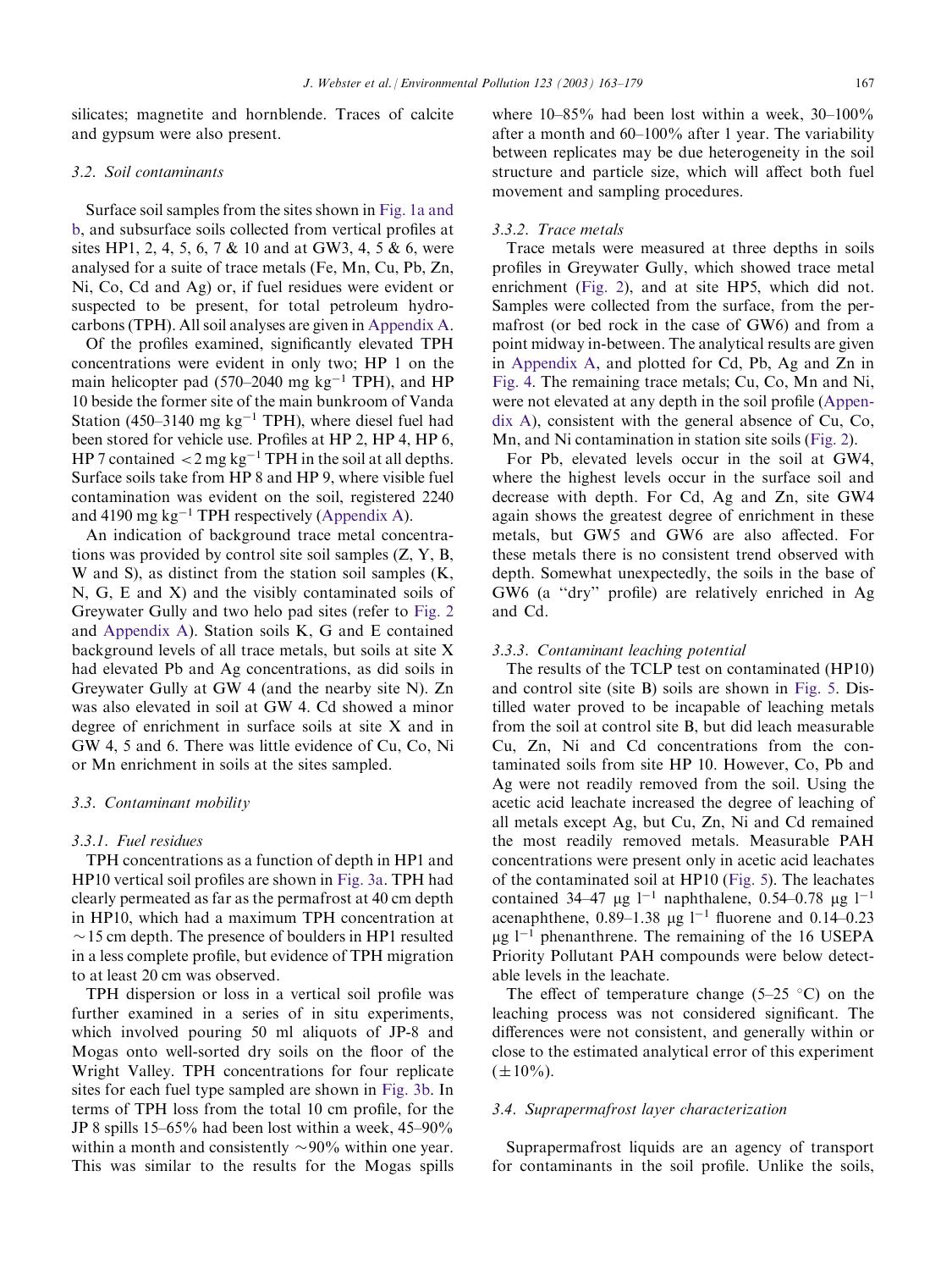<span id="page-5-0"></span>

Fig. 2. Trace metal concentrations (mg  $kg^{-1}$ ) in the soils samples at the sites indicated in [Fig. 1](#page-2-0). The vertical scales have been arbitrarily adjusted to ensure clustering of data for the uncontaminated control site soils, so that samples with elevated metal concentration are clearly evident.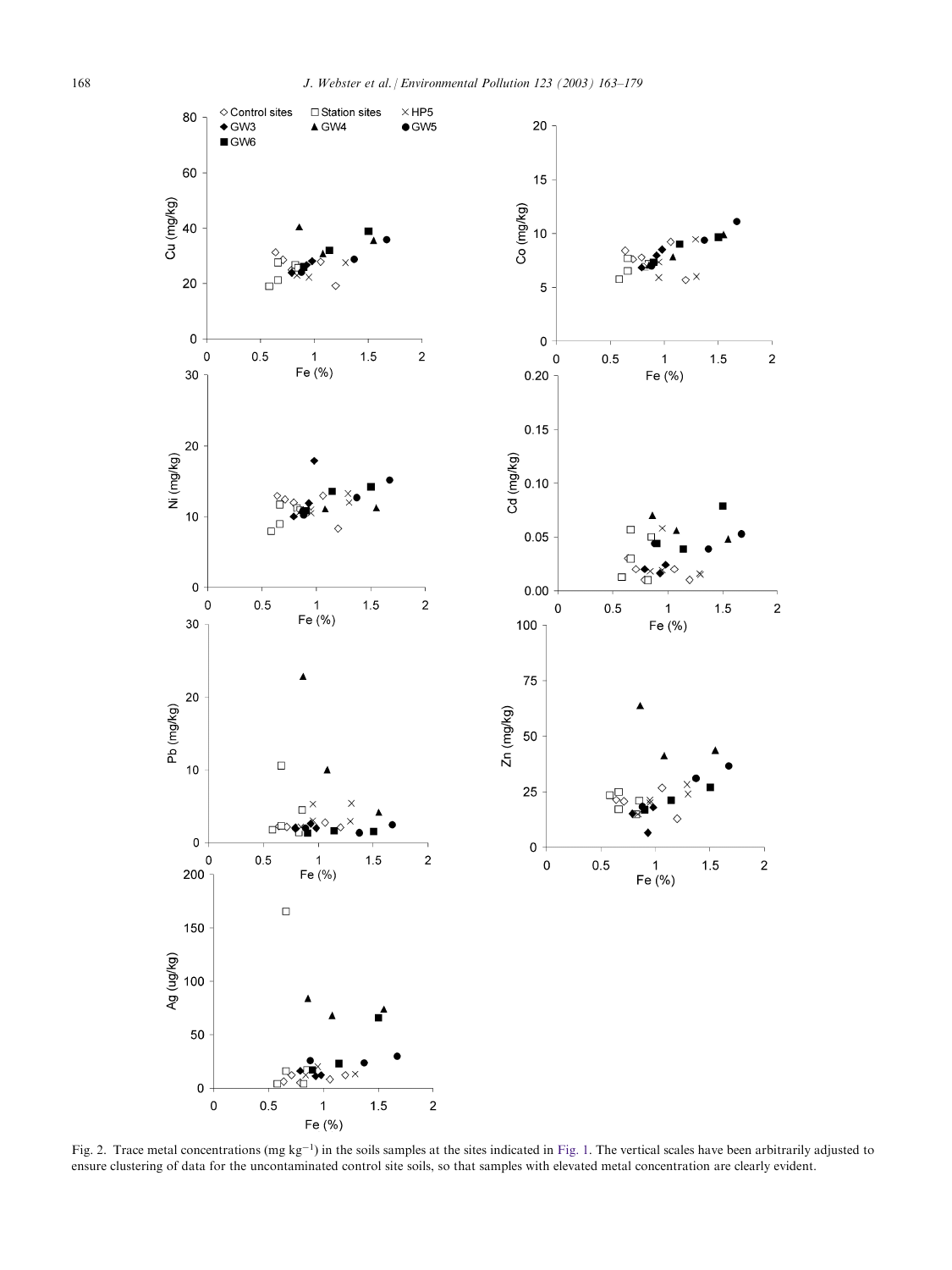<span id="page-6-0"></span>their characteristics have not previously been studied beyond the initial identification of Ca–Cl brines on the surface of permafrost at the western end of Lake Vanda [\(Wilson, 1979](#page-16-0)). In order to be able to recognize the signature of suprapermafrost fluids in freshwaters, and identify pathways for contaminant transfer to freshwaters via this route, the chemistry of the suprapermafrost fluids needs to be characterised.

# 3.4.1. Suprapermafrost chemistry

Suprapermafrost fluids were collected from Greywater Gully, as well as a gully draining into the north side of Lake Vanda (NT), control sites to the west of Vanda Station site (CG and TR) and at HP5. The major ion chemistry of the fluids is given in [Appendix B.](#page-15-0) In [Fig. 6,](#page-10-0) major ion ternary plots show the comparison between suprapermafrost fluids and local surface waters in Lake Vanda (GW1, K), as well as waters immediately beneath the ice cover in the eastern end of Vanda (V1 and V3). Data for the Onyx River (OR) and saline brines at 50, 60 and 70 m depth in the western lobe of Lake Vanda are also shown for comparison, as well as for Don Juan Pond, a very saline Ca-Cl brine pond to the west of Lake Vanda ([Webster, 1994](#page-16-0)),

The suprapermafrost fluids are chloride-rich brines, with the Greywater Gully, HP5, CG and TR site fluids showing similar anionic ratios to both the shallow (V1 and V3) and deep (V2) lake waters in Lake Vanda, but with a slightly higher proportion of SO4. The dilute suprapermafrost fluids at site NT, a steep gully on the north side of Lake Vanda, were the exception. All suprapermafrost fluids sampled were Na- or Ca-dominated brines. In Lake Vanda, the proportion of Ca increases with increasing salinity [\(Fig. 6\)](#page-10-0). This trend was not evident in the suprapermafrost fluids where the most saline suprapermafrost

fluid sampled (GW 5) was a Na-dominated brine. Although fluids at TR and GW3 were marginally Cadominated, none of the suprapermafrost fluids sampled showed the high Ca  $(18,100 \text{ mg kg}^{-1})$  and Cl  $(61,400 \text{ mg})$  $kg^{-1}$ ) concentrations reported in suprapermafrost fluids at the western end of Lake Vanda by [Wilson \(1979\),](#page-16-0) or in nearby Don Juan Pond ([Webster, 1994\)](#page-16-0).

In surface waters, at GW1 the anionic composition clearly reflected that of the Onyx River (OR), while at site K in the inlet the anionic composition was more Clrich than the Onyx River. The distinctions between GW1 and site K are not as evident in the cation chemistry, but site K is enriched in Na relative to either lake water at GW1 or the OR waters.

## 3.5. Contaminants in the suprapermafrost fluids

The suprapermafrost fluids of upper Greywater Gully (GW 5 and GW4) were visibly foaming and had low DO and high total organic carbon (TOC) concentrations when sampled [\(Appendix B](#page-15-0)). XRD identified in pyrite ( $FeS<sub>2</sub>$ ) in the wet, blackened soils at surface of the permafrost, testifying to anoxic conditions. Nutrient concentrations were also anomalous in these fluids. Dissolved reactive phosphorous (DRP) levels were high, as might be expected given the use of phosphate-bearing surfactants in the detergents and soaps present in the domestic wastewater discharged into this gully. Nitrate concentrations, on the other hand, were less than those measured elsewhere around the station site, including Control Gully (CG) and lower Greywater Gully. This would be consistent with enhanced bacterial activity at GW4 and GW5, brought about by greater availability of organic carbon and perhaps DRP. In lower Greywater gully (GW2 and GW3) fluids were saturated with



Fig. 3. Fuel contamination measured in field soil profiles at (a) HP 10 and HP1, and (b) experimental fuel (JP8 and Mogas) spillage test sites in Bull Pass, 5 km east of the Vanda Station site. Where no value is indicated, TPH was below detectable levels  $(2 \text{ mg kg}^{-1})$ , for all except 365 day samples, where detection limit = 20 mg kg<sup>-1</sup>).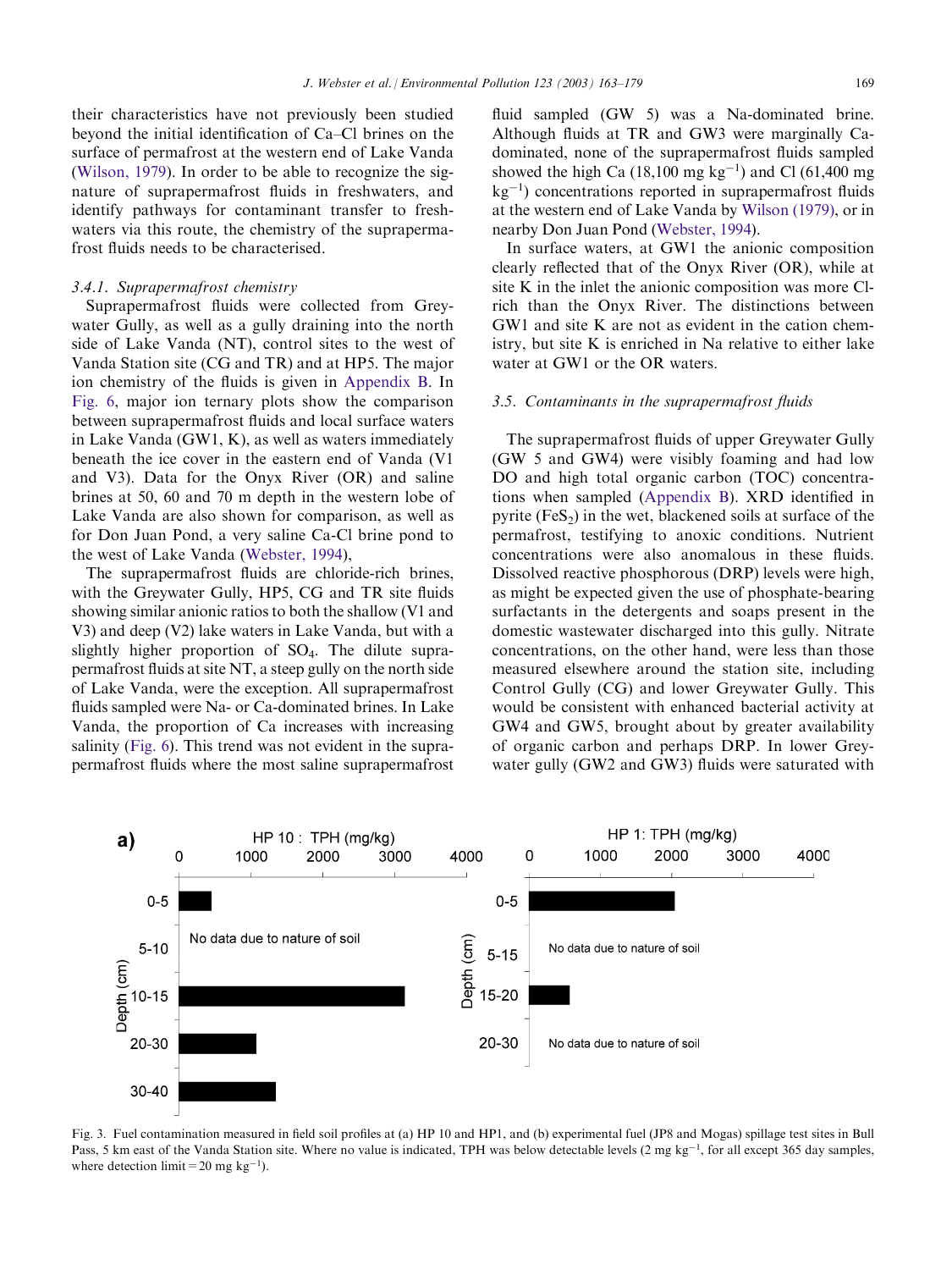

Fig. 3 (continued).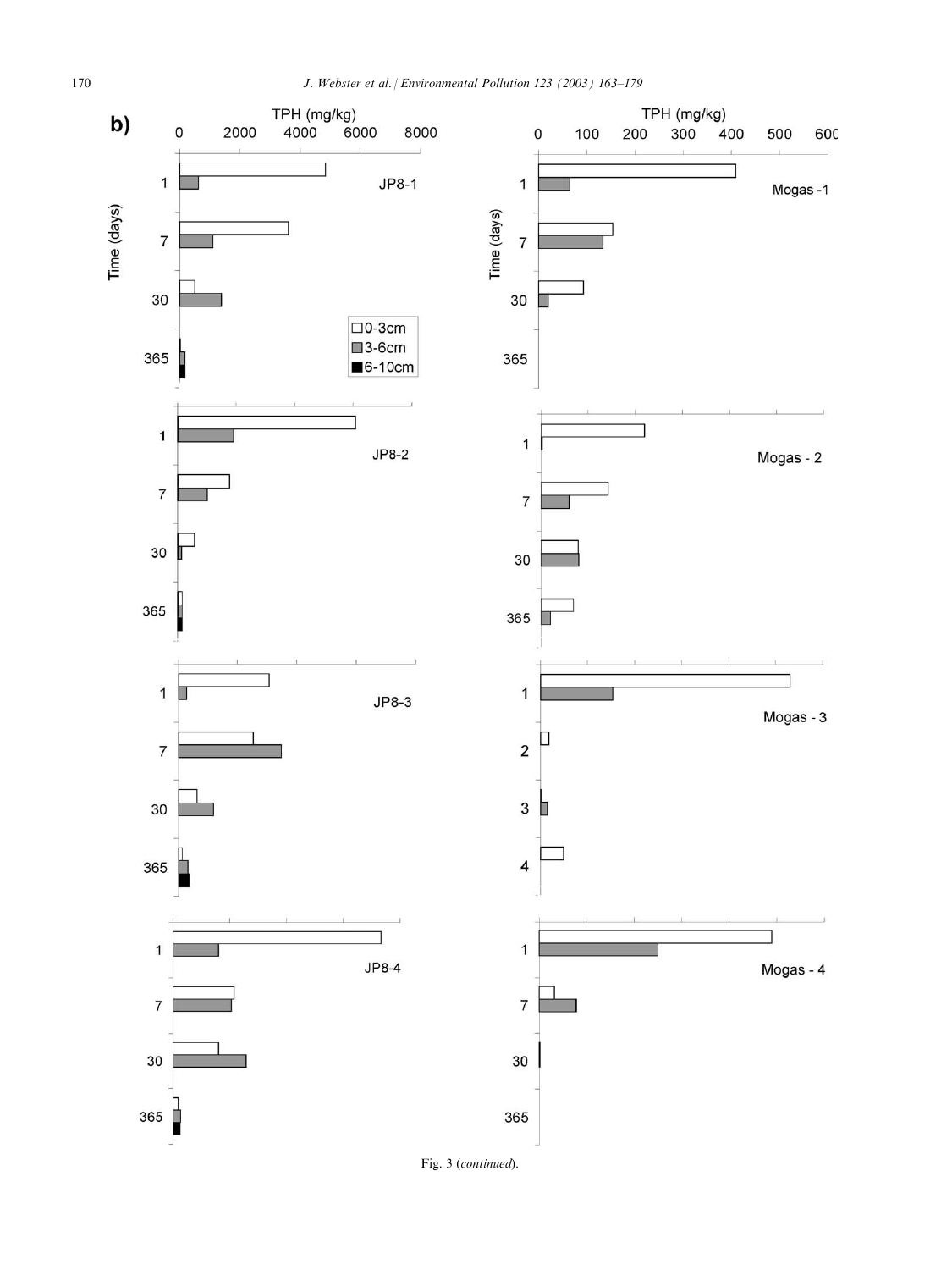<span id="page-8-0"></span>

Fig. 4. Metal concentrations in soils of Greywater Gully and HP5 profiles. Analyses are shown for surface soils, soils at the permafrost, and for a soil midway between. No enrichment was observed at any depth for Cu, Ni or Co.

dissolved oxygen. At GW3, however, TOC and DRP levels were slightly elevated, reflecting those at GW4 and 5, and  $NO<sub>3</sub>$  concentrations at GW3 were higher than observed in any other suprapermafrost fluids.

## 3.5.1. Fuel contaminants

No suprapermafrost layer was present at the principal sites of fuel contamination identified and sampled in this study. Fuel contamination, measured as the presence of VOCs, was below detectable levels in all of the suprapermafrost fluids sampled ([Appendix B\)](#page-15-0). VOCs were also undetectable in the surface water at the entrance to Greywater Gully, at GW1, in the inlet at site K.

## 3.5.2. Trace metals

Trace metal concentrations in the suprapermafrost fluids and local surface lake waters are shown as a function of Cl concentration in [Fig. 7](#page-11-0) (refer to [Appen-](#page-15-0)

[dix B](#page-15-0) for raw data). Concentrations were compared with those of metals in other Wright Valley brines to help identify contamination as distinct from naturally elevated metal concentrations, caused by dissolution of salts and minerals and by evaporation. (e.g. [Jones and](#page-16-0) [Faure, 1967; Webster et al., 1994\)](#page-16-0). As the Cl ion remains conservative during most evaporative processes, this was used as the common parameter for [Fig. 7.](#page-11-0)

The concentrations of Cu, Ni and Co in suprapermafrost fluids at GW3, 4 and 5 and HP 5 are elevated considerably above those of oxic brines of similar salinity in Lake Vanda, anoxic brines of higher salinity  $(>10,000 \text{ mg kg}^{-1} \text{ Cl})$  in Lake Vanda, and oxic brines of (much) higher salinity in Don Juan Pond. However, the elevated Pb and Zn concentrations in fluids at HP 5 and GW3, 4 and 5, are not necessarily greater than those which might be expected in a natural brine. Don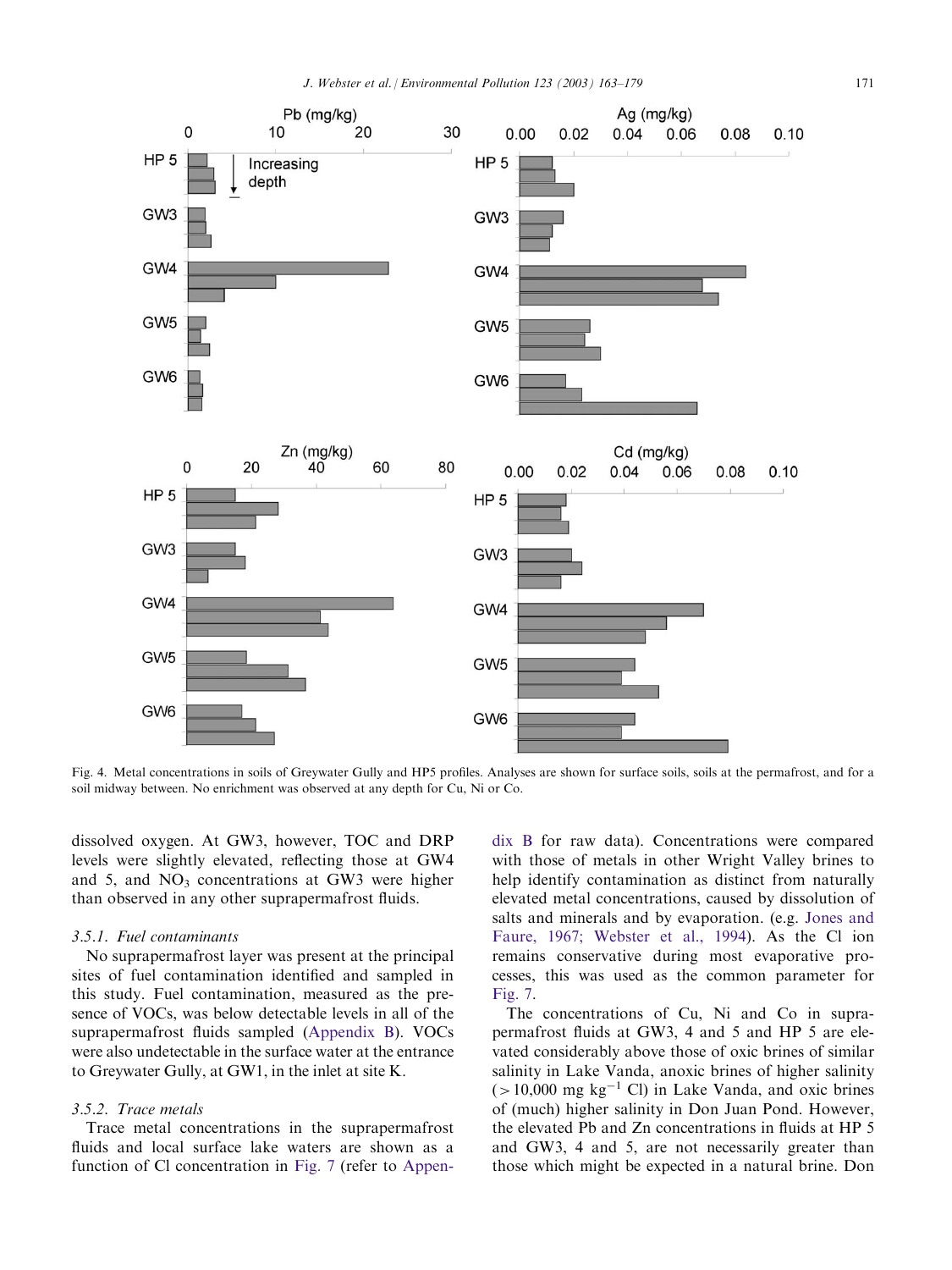<span id="page-9-0"></span>

Fig. 5. The results of leaching tests using a TCLP procedure ([USEPA, 1992](#page-16-0)) at  $5^{\circ}$ C and  $25^{\circ}$ C, with 1 M acetic acid and distilled water leachates. The contaminated soils are taken from site HP10, and the control site soil from Site B.

Juan Pond contains very high levels of Pb and Zn [\(Fig. 7\)](#page-11-0). Other suprapermafrost fluids analysed (TR, CG and NT) did not show elevated metal concentrations. The surface lake waters at sites K and GW 1 also did not show evidence of metal contamination. Although Zn concentrations at site K  $(3.0 \text{ µg kg}^{-1})$ were higher than those at the Onyx River and GW1 (0.4 and 0.9  $\mu$ g kg<sup>-1</sup>, respectively), the surface waters of the lake typically do have relatively high Zn con-centrations [\(Webster, 1994](#page-16-0); also site V1  $Zn = 6.8 \mu g$  $kg^{-1}$ ).

#### 4. Discussion

# 4.1. Fuel contamination and mobility in the soil profile.

The speed of TPH loss from the experimental fuel spill soil profiles (up to 97% after 1 week) suggests that rapid volatilisation of the lighter hydrocarbons is an important process. Adsorption onto mineral surfaces is the major mechanism limiting hydrocarbon mobility and vaporisation in low moisture soils ([Batterman et al.,](#page-15-0) [1995\)](#page-15-0). Only in "wet" soils  $(>4\%$  moisture) will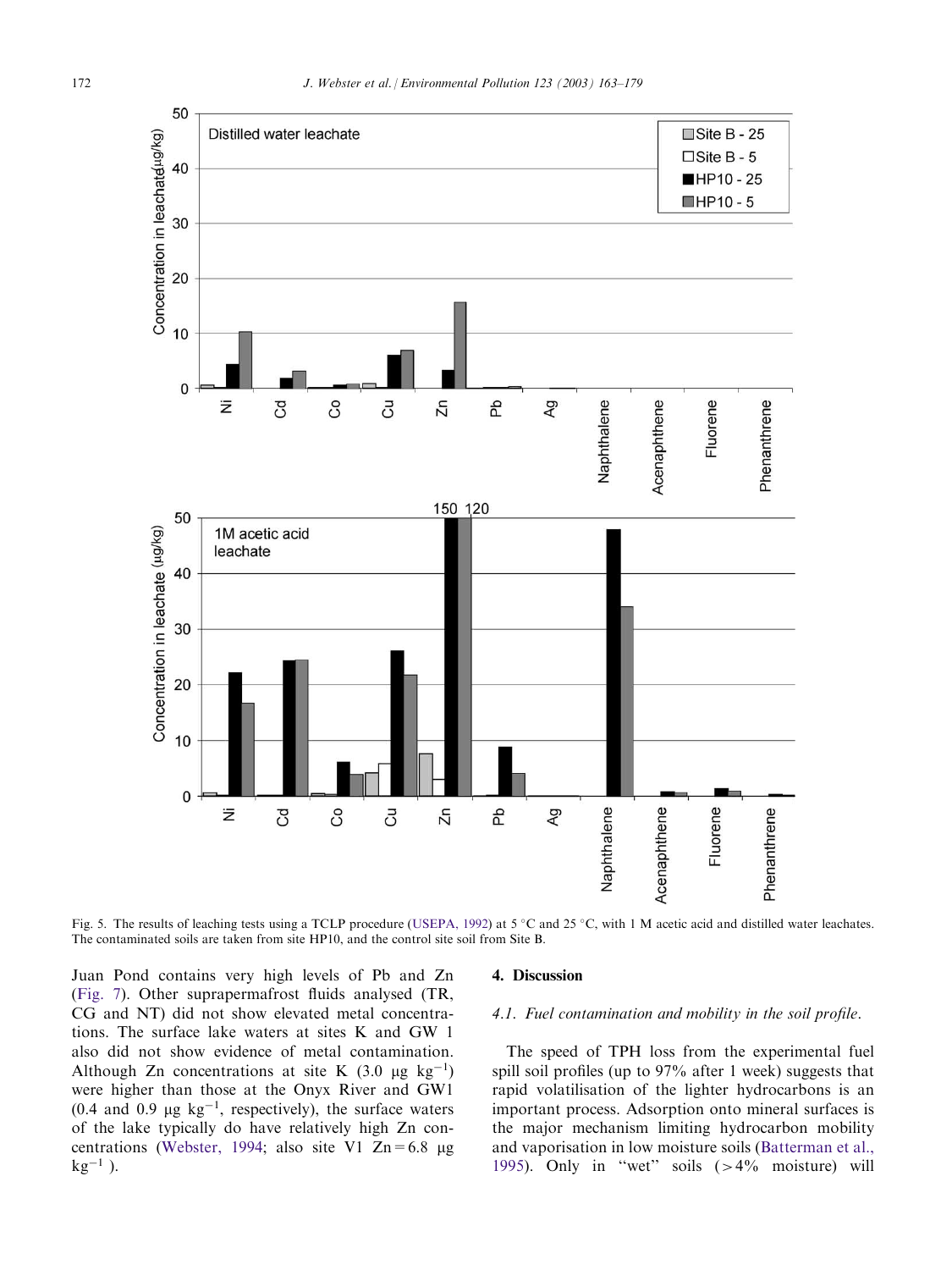<span id="page-10-0"></span>

Fig. 6. Ternary diagrams portraying the major ion chemistry of suprapermafrost fluids (•) relative to other catchment waters (o): the Onyx River (OR), Lake Vanda surface waters (V1, V3, K, GW1), Lake Vanda saline brines (V2-50, -60 and -70 m depth) and Don Juan Pond (DJP). Data for OR, V1-V3 and DJP from Webster and Webster (in preparation), and [Webster \(1994\).](#page-16-0)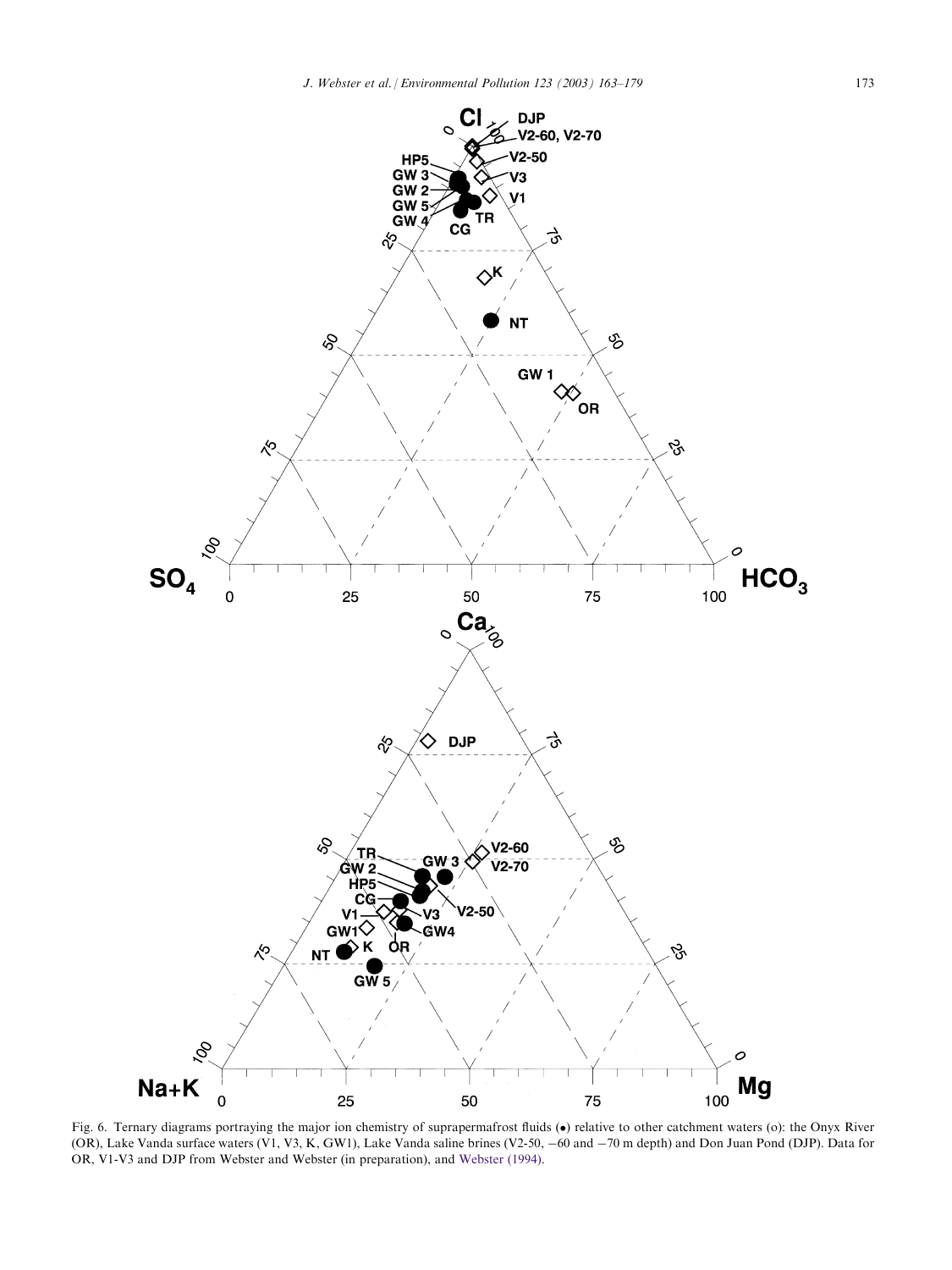<span id="page-11-0"></span>

Fig. 7. Trace metal concentrations ( $\mu$ g kg<sup>-1</sup>) in filtered suprapermafrost fluids ( $\bullet$ ) plotted as a function of chloride concentration, relative to other catchment waters (as described in [Fig. 6\)](#page-10-0).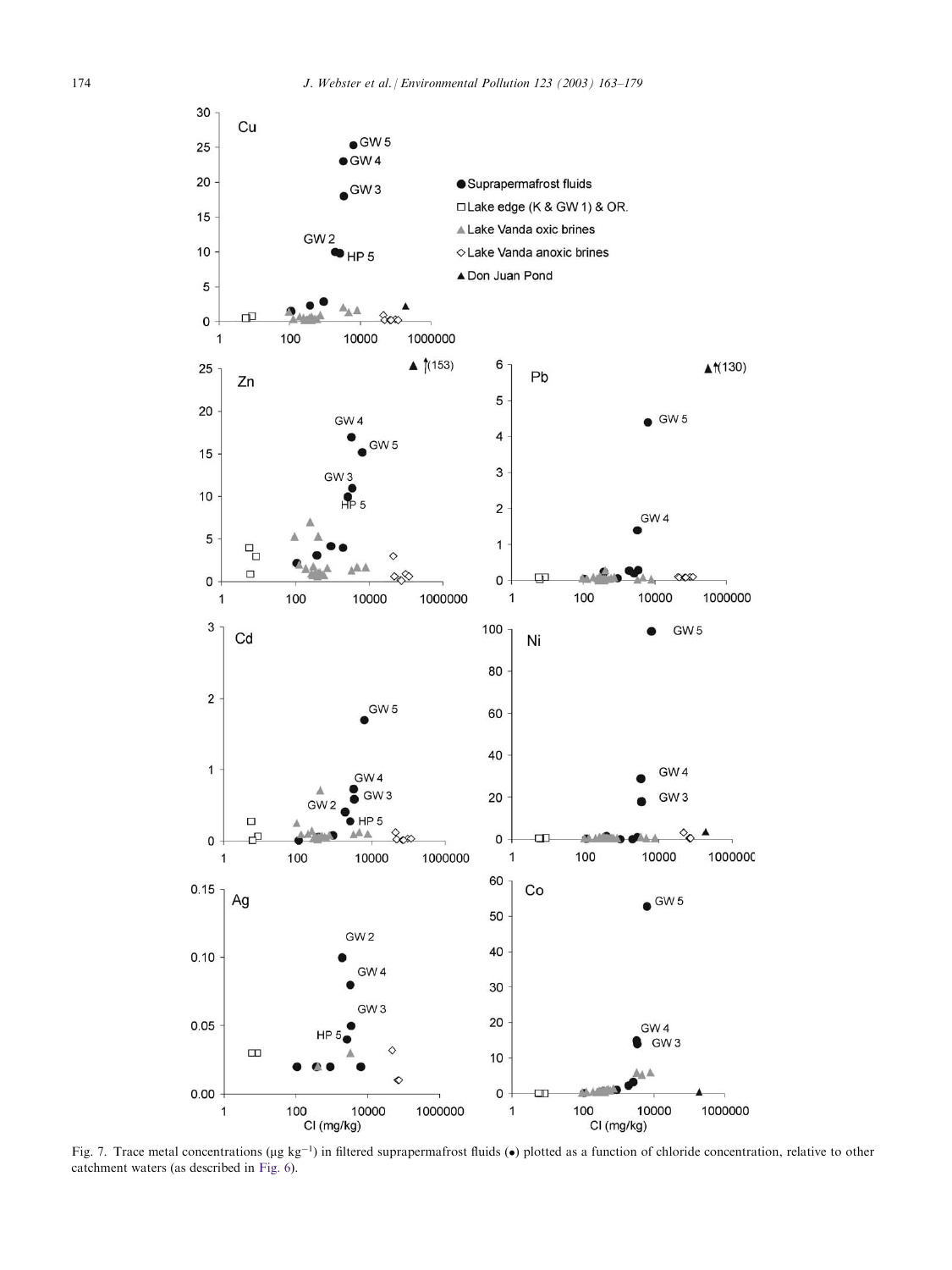adsorption onto to organic surfaces become important. Consequently, in the low moisture, low organic soils of the Wright Valley, adsorption onto mineral surfaces is the only retention mechanism. This is clearly not very effective in the period immediately following the spill when mineral adsorption sites are likely to become quickly oversaturated.

The rate of vertical migration was slow. Only  $2-11\%$ of the original JP 8 TPH had migrated 10 cm after 1 year ([Fig. 3b](#page-6-0)). No Mogas TPH was evident at 10 cm depth after 1 year, and very little was present in the profile at all after this time period. The inference here is that discrete small fuels spills, such as spills made while filling generators or stoves, or minor leaks from storage vessels, are unlikely to disperse rapidly or to reach the permafrost. Consequently, small spill remediation by soil removal may be the most practical option for JP8 and heavier fuel types. For lighter fuels such as Mogas, it could be argued that disturbance of the soil profile may outweigh any benefit to be gained by removing the small amount of contaminated soil remaining after one year. However, further study would be required to confirm this.

These observations pertain only to small scale fuel spillages, and not to larger fuel releases such as a continuous leak from a storage drum, or where the presence of large rocks or cracks in the profile facilitates downward movement of fuel. There is little evidence of any major fuel contamination of the surface and subsurface soils remaining at the Vanda Station site. Of the visibly affected areas, fuel had reached the level of permafrost surface only at HP 10. Here, fuel may have moved laterally along the surface if sufficient volume was released. Permafrost topography usually reflects that of the ground surface, which suggests that this fuel would ultimately have reported to Greywater Gully. In 1997, there was no evidence of fuel contamination of the suprapermafrost fluids in Greywater Gully (or elsewhere).

Biodegradation of hydrocarbons may also aid in the remediation of fuel contaminated areas. Alkane and aromatic-hydrocarbon degrading bacteria have been isolated from Antarctic soils ([Aislabie et al., 1998,](#page-15-0) [2000\)](#page-15-0), and there is evidence to suggest that the addition of a required nutrient such as nitrogen could enhance bioremediative processes ([Aislabie et al., 1998](#page-15-0)). Hydrocarbon oxidising organisms, also stimulated by nutrient addition, have also been reported in contaminated permafrost soil from Alaska, USA [\(Braddock and McCar](#page-16-0)[thy, 1996](#page-16-0)); further evidence that cold, dry conditions will not prevent microbial mineralization of petroleum compounds. Hydrocarbon degraders have not been reported from Wright Valley meltwaters or from the saline suprapermafrost layer as yet. However, their presence is expected (e.g. [Margesin and Schinner, 2001\)](#page-16-0), given the natural production of hydrocarbons in Antarctica by cyanobacteria, and may eliminate any evidence of hydrocarbon contamination in these fluids.

# 4.2. Trace metals and their mobility in suprapermafrost fluids

The only soils on the Vanda Station site with metal concentrations elevated above background levels were in Greywater Gully (Pb, Zn, Ag and Cd), and at site X near the site of the former wet chemistry lab (Ag and Pb). To assess the possibility that fine solid waste residues included in the soil sample might be influencing these results, a survey of exotic material in these soils was undertaken. Fine fragments of wood and other building materials, often painted green, and splashes of green and orange paint on rock surfaces were present. The latter had been used to mark out helicopter pads on the site. Representative paint flakes were analysed by SEM-EDAX, proving that the red paint contained traces of Pb. The paints were otherwise predominantly Si and Ti, with minor Fe (green) or predominantly Si and Fe (red). Therefore, while a component of the Pb contamination may be due to the inclusion of paint flakes in the sample, the Ag, Zn and Cd present is more likely to be entirely adsorbed to soil minerals.

The soils in upper Greywater Gully have elevated concentrations of Pb, Zn, Ag and Cd at all depths between the ground surface and permafrost, but these are not the only metals present. The suprapermafrost fluids have elevated concentrations of Cu, Ni and Co, despite the fact that these metals are not elevated in the soil. There is clearly little retention of Cu, Ni and Co on the soil when the leachate is a saline suprapermafrost fluid. The suprapermafrost fluid in Greywater Gully also has elevated Pb and Zn, but only very minor enrichment of Ag and Cd.

The major ion chemistry of the suprapermafrost layer was variable, but showed a similar range in composition (Na- and Ca-rich Cl brines) and salinity to other surface and lake water brines in the Wright Valley, and is evidently an integral part of the hydrological cycle of this catchment. A comparison of trace metal concentrations in the suprapermafrost fluids in Greywater Gully with those of other saline brines in the McMurdo Dry Valleys was made, particularly the oxic Ca–Cl brine in Don Juan Pond and the brines in the depths of Lake Vanda. The latter are also very saline, but anoxic, and precipitation of metal sulphides limits metal concentrations [\(Green et al., 1989; Webster, 1994\)](#page-16-0). The presence of Cu, Ni and Co at higher concentrations in Greywater Gully fluids was clear evidence of contamination. However, the elevated Pb and Zn concentrations in fluids at HP5 and GW3, 4 and 5, were not necessarily greater than those which might be expected in a natural brine such as Don Juan Pond [\(Fig. 7](#page-11-0)). Cadmium and Ag concentrations are also elevated (albeit less significantly) in the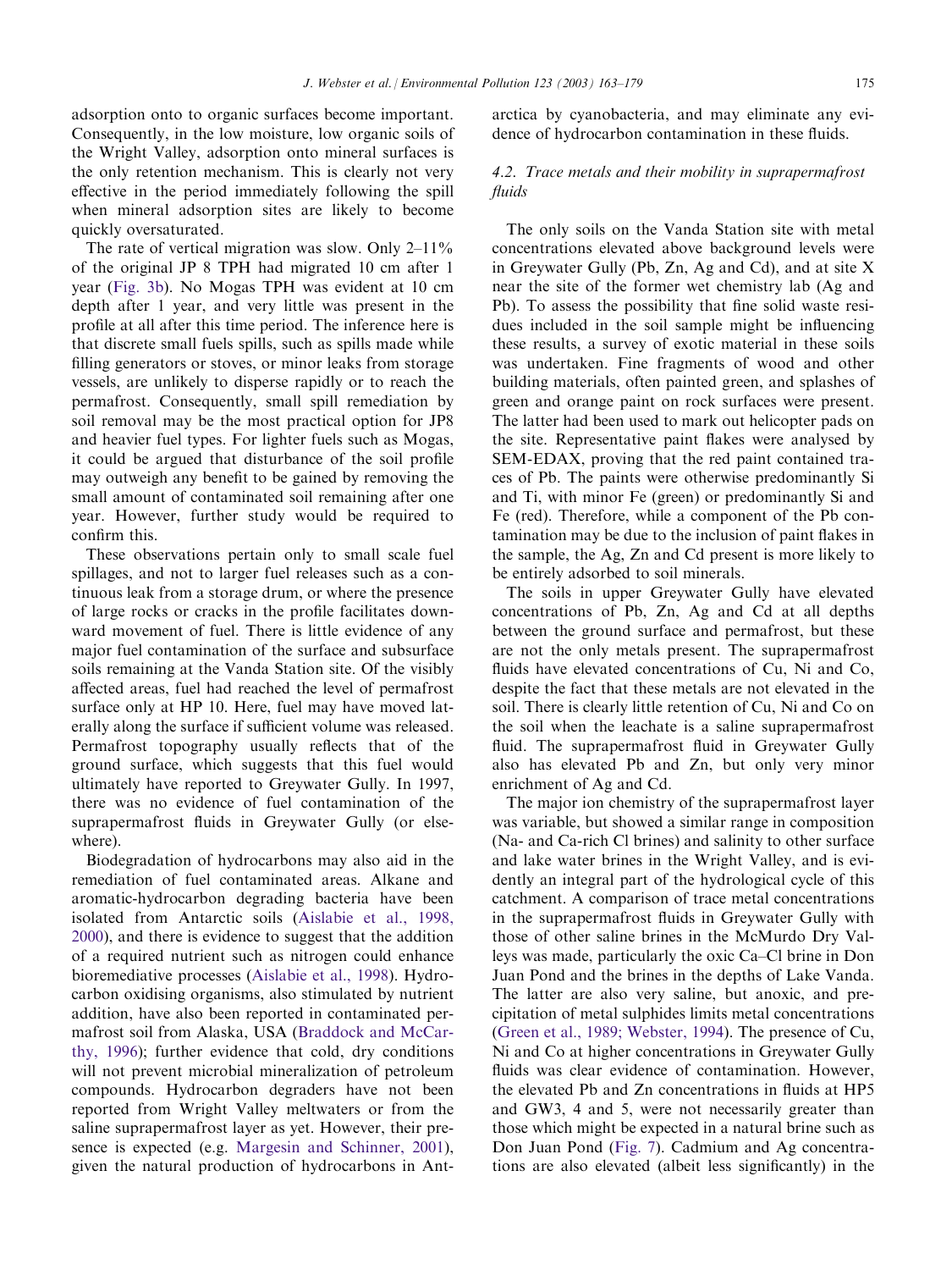suprapermafrost fluids, but concentrations for Don Juan Pond have not yet been reported so a comparison can not be made.

#### 4.3. Other contaminants in the suprapermafrost fluids

Chemical perturbation of the suprapermafrost fluids of Greywater Gully is not limited to trace metal concentrations. In the upper gully there are anomalously high levels of DRP (mainly as phosphate) and TOC, and low DO. [Sheppard et al. \(1993\)](#page-16-0) noted that an experimental water leach of soil collected from upper Greywater Gully showed high levels of leachable phosphate. The consequences of the addition of high concentrations of phosphate to Lake Vanda could be serious as cyanobacteria growth in the lake is phosphate-limited [\(Vincent and Vincent,](#page-16-0) [1982\)](#page-16-0). However, this assumes that the phosphate-rich, metal-rich suprapermafrost fluids will ultimately reach the lake.

#### 4.4. Pathways for contaminant transfer to Lake Vanda

#### 4.4.1. Suprapermafrost fluid movement

Emergence of saline suprapermafrost fluids into the side or base of the main body of the lake may not be evident in the surface water chemistry, as the saline fluids will remain at the level dictated by the density gradient already present in the water column. However, emergence into the shallow, ice-free embayments and inlets in the moat in the vicinity of Vanda Station [\(Fig. 1a\)](#page-2-0) should be detectable. This water is well mixed by wind action, but unlikely to be rapidly mixed and diluted with main lake water.

There was no evidence to suggest that the suprapermafrost fluids in Greywater Gully are actively moving ''down gully'' towards Lake Vanda. Major ion chemistry [\(Fig. 6\)](#page-10-0) suggests that lake water composition at the mouth of this gully (GW1) is very similar to that of the Onyx River. The Onyx River enters the lake in the same embayment in the shore line, and only 40m away from GW1 [\(Fig. 1a](#page-2-0)). There was no evidence of trace metal or phosphate contamination of the lake waters at GW 1. Another (ongoing) monitoring study at GW 1, carried out routinely since December 1994, has similarly failed to detect elevated phosphate concentrations in these lake waters [\(Hawes, 2001](#page-16-0)). Salinity increases towards the station site, which suggest that there could be mixing and dilution with incursive lake water near the lake edge, and possibly even a general subsurface flow of lake water ''up'' the Gully. Metal concentrations in the suprapermafrost fluids were consistently higher in GW5, than in GW4, whereas concentrations in the soil (where present) were generally higher in GW4. It is reasonable to speculate that these fluids should not move out of this area in the foreseeable future.

Suprapermafrost fluids at sites CG, TR and HP5 did not show evidence of contamination. These fluids are close to the shore and have a greater potential to mix with lake water; particularly, at HP 5, with water lying between the station site and the recently-formed islands [\(Fig. 1b](#page-2-0)). The higher proportion of Cl and Na in surface water at site K (Fig.  $6$ ), compared to that of the Onyx River and at GW1, could be reflecting either the influence of suprapermafrost fluids or dissolution of soil salts.

#### 4.4.2. Flooding

Another way in which contaminants could be transferred into Lake Vanda is through inundation of the station site soils by lake water. In the event that Greywater Gully, or other low-lying metal-contaminated soils (e.g. site X) become flooded during a period of rising lake level, a degree of contamination of lake water will inevitably occur. It seems unlikely that the suprapermafrost fluids in Greywater Gully would mix readily with overlying flood water, even in a saturated profile, given the high density of the more saline fluids. Therefore contaminant leaching from soils is the main mechanism to be considered.

The TCLP results suggest fuel residues are unlikely to dissolve readily in neutral pH lake waters. Although the acetic acid leaching experiments indicate that the more soluble hydrocarbons such as naphthalene, acenaphthene, fluorene and phenanthrene may be leached from the soil by a more acidic, organic-rich leachate, this scenario is of dubious relevance. Although Aislabie et al. (1999) identified naphthalene and phenanthrene as dominant components of the fuel residues in the surface soil at HP 10, waters in contact with these soils tend to become alkaline, rather than acidic, through their reaction with soils salts [\(Sheppard et al., 1993\)](#page-16-0). The activity of hydrocarbon-degrading bacteria in the lake water may also effectively remove any evidence of such low level contamination.

Trace metals are also unlikely to be significantly mobilised by neutral pH lake waters. Zinc seems the most likely metal to become locally elevated in the overlying water, as it is both elevated in contaminated soils and relatively readily leached. It would be an obvious choice as an indicator for water quality monitoring purposes. Again, an acidic, organic-rich leachate would be a more effective leachate for all metals, but this is unlikely to occur. [Sheppard et al. \(2000\)](#page-16-0) undertook a leaching study of contaminated Antarctic soils from Scott Base on Ross Island, showing that Ag, As, Cd, Cu, Pb, and Zn concentrations became elevated in (an alkaline) water leachate. Unfortunately metal concentrations in the soil were not reported so comparison with the results of this study is difficult. Metal leaching from the soil is unlikely to give rise to more than a temporary, local effect in the overlying water column, given the small area of contaminated soils exposed at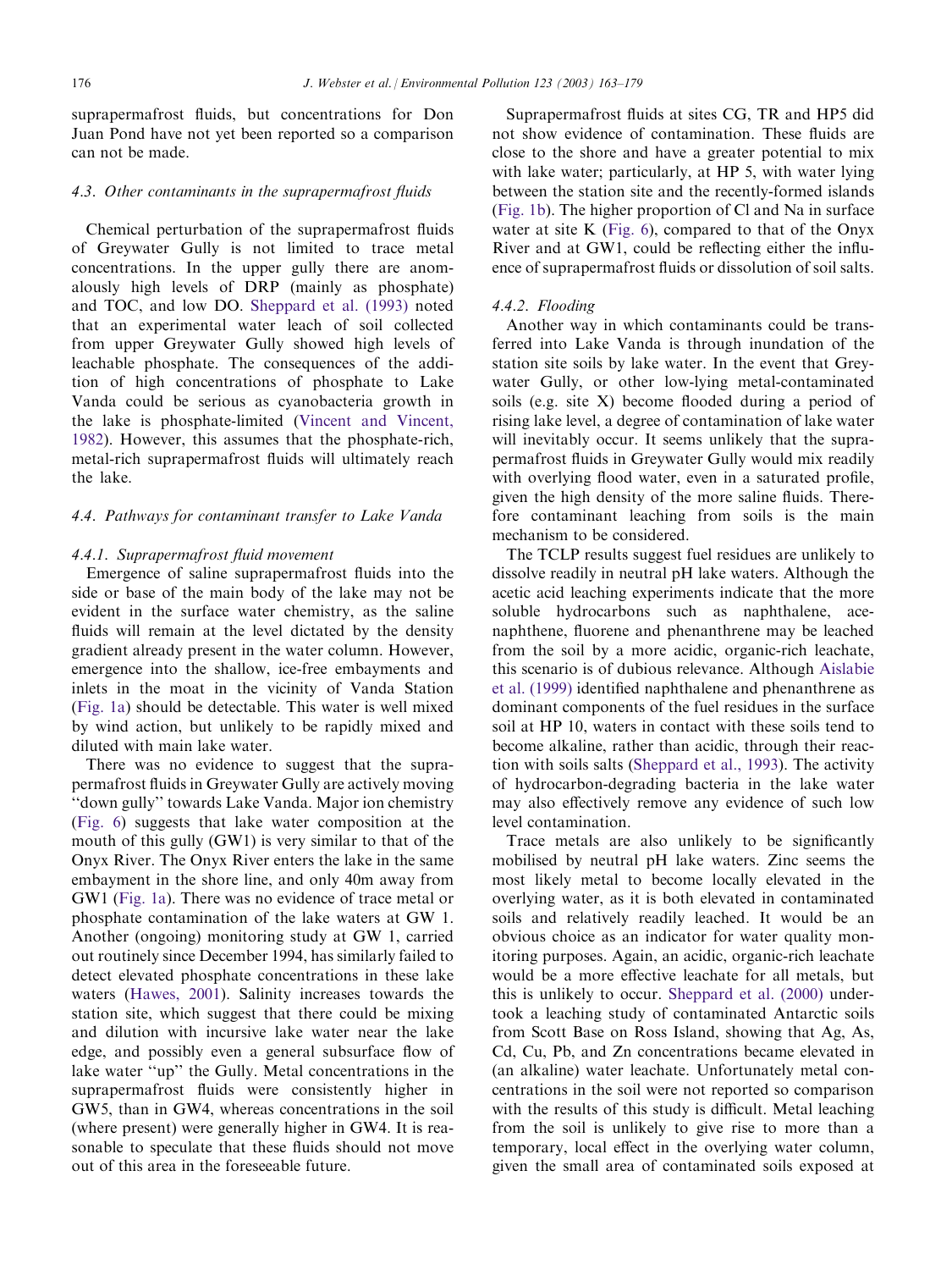<span id="page-14-0"></span>the Vanda Station site, the relatively low levels of contamination present and, ultimately, the large dilution available in the main body of the lake.

## 4.5. Potential environmental impacts

The use of water and sediment quality criteria, developed for more temperate environments, to assess potential contaminant impacts in this environment is inappropriate. Cyanobacterial mats are the predominant life-form, and they are considered to be very tolerant of chemical and physical changes to their environment. During this study, cyanobacteria was observed by the authors to be growing directly on the red (Pb-bearing) paint, testifying to tolerance for Pb at least. In experimental growth trials, cyanobacterial mat growth was not inhibited, but was instead enhanced on contaminated Vanda Station soils [\(Hawes et al., 1999\)](#page-16-0), due to the higher levels of required nutrients such as phosphate. The effect on biodiversity in the mat was not reported in this study. There is little evidence to suggest that trace metals constitute ''required nutrients'' as the cyanobacteria do not take up or accumulate trace metals from the soil or water column [\(Webster and](#page-16-0) [Webster, in preparation](#page-16-0)). The growth of cyanobacterial mats over the sediment/surface interface, was reported to inhibit contaminant release from the sediment, at least during periods of active growth ([Hawes et al.,](#page-16-0) [1999\)](#page-16-0). Consequently the growth of cyanobacteria on flooded soils is unlikely to be inhibited by the degree of contamination present. The visual impact of enhanced growth is of greater concern, particularly in areas of phosphate contamination such as Greywater Gully.

In terms of the fate of trace metals in this catchment, trace metals entering Lake Vanda will be removed as sulphide precipitates in the anoxic base of the lake [\(Webster, 1994; Webster et al., 1997; Green et al., 1989\)](#page-16-0). Phosphate is also ultimately removed in the base of Lake Vanda as hydroxyapatite [\(Canfield and Green, 1985\)](#page-16-0). However, as the residence time for metals in Dry Valley Lakes has been estimated to be comparable to those in the oceans ([Green et al., 1986\)](#page-16-0), this mechanism would provide little comfort in a major contamination event.

# 5. Conclusions

- 1. After the removal of Vanda Station, residual chemical contamination of the soil profile exists in the form of minor discrete fuel spills, and trace metal and phosphate contamination of soil and suprapermafrost fluids in a gully used for greywater disposal.
- 2. Investigation of two small fuel spills, as well as in situ experimental studies of fuel dispersion rates

in the dry, frozen soil profiles, suggested that vertical movement of the fuel is limited in spills of this size, and that loss by volatilisation is rapid. Remediation by soil removal should be an effective option for small diesel spills. For lighter fuels, the residues will be less significant and the benefits of soil removal may be equivocal.

- 3. Suprapermafrost fluids in upper Greywater Gully had elevated phosphate, Cu, Ni, and Co concentrations as a result of contamination. Elevated Pb and Zn concentrations were present, but also occur naturally in brines elsewhere in the catchment. There was no evidence of fuel contamination of these suprapermafrost fluids. The soils in upper Greywater Gully had elevated levels of Pb, Zn, Ag and Cd.
- 4. The contaminated suprapermafrost fluids in Greywater Gully did not appear to be moving towards the lake, and there was no evidence of lake water contamination in the vicinity of the Vanda Station site.
- 5. Flooding of the Vanda Station site may result in a slight increase in contaminant concentrations (particularly Zn) in the water column. This is unlikely to be a widespread or long term effect, given the small area of contaminated soils exposed at the Vanda Station site, the relatively low levels of contamination present, and ultimately the large dilution available in the lake.
- 6. Flooding would also facilitate the growth of cyanobacteria and perhaps other aquatic organisms on contaminated soils. Cyanobacteria has proven to be tolerant of the contaminant levels present in these soils, and enhanced mat growth could occur on the phosphate-enriched soils in Greywater Gully.

# Acknowledgements

This study was funded by the Foundation for Research Science and Technology in New Zealand. We would like to acknowledge the help and cooperation of Mr. Malcolm MacFarlane and Antarctica New Zealand (now the New Zealand Antarctic Institute) in formulating this research programme, Sally Gaw in undertaking experimental leach tests, the Royal New Zealand Air Force for logistic support, and two anonymous reviewers for their constructive comments.

## Appendix A

TPH and trace metal contaminant concentrations (mg  $kg^{-1}$ ) in soils (<500 µm fraction) of the Lake Vanda region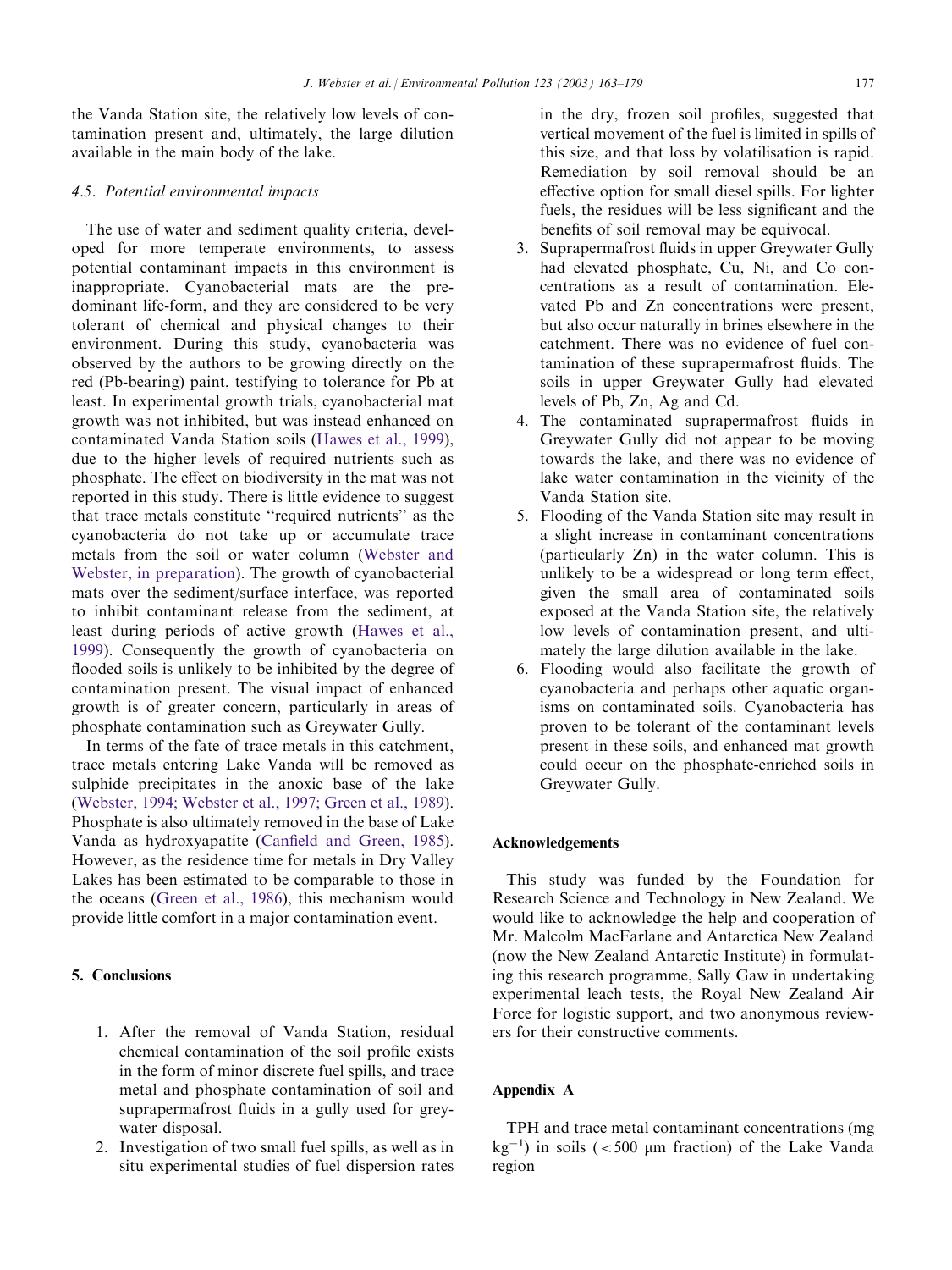<span id="page-15-0"></span>

| Control Depth TPH Fe<br>sites | (cm)             |         | $(\%)$ | Mn Cu Zn |    |    | Cd        | Pb  | Co     | Ni  | Ag        |
|-------------------------------|------------------|---------|--------|----------|----|----|-----------|-----|--------|-----|-----------|
| Z                             |                  |         | 1.1    | 150      | 28 | 27 | 0.020     | 2.8 | 9.2    | 13  | 0.008     |
| Y                             |                  |         | 0.79   | 97       | 25 | 15 | 0.010     | 2.1 | 7.8    | 12  | 0.005     |
| B                             |                  | $\lt 2$ | 0.64   | 110      | 31 | 21 | 0.030     | 2.3 | 8.4    | 13  | 0.006     |
| W                             |                  |         | 0.71   | 120      | 29 | 21 | 0.020     | 2.2 | 7.6    | 12  | 0.012     |
| S                             |                  |         | 1.2    | 74       | 19 | 13 | 0.010     | 2.1 | 5.7    |     | 8.3 0.012 |
| <b>Station</b> sites          |                  |         |        |          |    |    |           |     |        |     |           |
| K                             |                  |         | 0.82   | 82       | 27 | 15 | 0.010     | 1.4 | 7.0 11 |     | 0.004     |
| N                             |                  |         | 0.85   | 73       | 26 | 21 | 0.050     | 4.5 | 7.2    | 11  | 0.017     |
| G                             |                  |         | 0.66   | 79       | 28 | 17 | 0.030     | 2.3 | 7.7    | 12  | 0.016     |
| E                             |                  |         | 0.58   | 59       | 19 | 23 | 0.013     | 1.8 | 5.8    |     | 8.0 0.004 |
| Х                             |                  |         | 0.66   | 80       | 21 | 25 | 0.057     | 11  | 6.5    |     | 9.3 0.12  |
| HP <sub>8</sub>               |                  | 2240    |        |          |    |    |           |     |        |     |           |
| HP <sub>9</sub>               |                  | 4190    |        |          |    |    |           |     |        |     |           |
| Profiles                      |                  |         |        |          |    |    |           |     |        |     |           |
| HP <sub>1</sub> a             | $\boldsymbol{0}$ | 2040    | 0.95   | 120      | 30 | 20 | 0.058     | 5.3 | 5.9 11 |     | < 0.4     |
| HP1b                          | 12               | $\lt 2$ |        |          |    |    |           |     |        |     |           |
| HP1c                          | 14               | 570     | 1.3    | 140 30   |    | 24 | 0.015     | 5.4 | 6.0 12 |     | ${<}0.4$  |
| HP1d                          | 25               | $\lt 2$ |        |          |    |    |           |     |        |     |           |
| HP <sub>2a-c</sub>            | $0 - 22$         | $\lt 2$ |        |          |    |    |           |     |        |     |           |
| HP 4a                         | $\boldsymbol{0}$ | $\lt 2$ |        |          |    |    |           |     |        |     |           |
| HP4b                          | 12               | $\lt 2$ |        |          |    |    |           |     |        |     |           |
| HP4c                          | 22               | 28      |        |          |    |    |           |     |        |     |           |
| HP4d                          | 36               | $\lt 2$ |        |          |    |    |           |     |        |     |           |
| HP5a                          | $\boldsymbol{0}$ |         | 0.84   | 80       | 23 | 15 | 0.018     | 2.2 | 7.0 11 |     | 0.012     |
| HP5b                          | 35               |         | 1.3    | 170      | 28 | 28 | 0.016     | 2.9 | 9.5    | 13  | 0.013     |
| HP <sub>5c</sub>              | 70               |         | 1.0    | 110      | 22 | 21 | 0.019     | 3.0 | 7.4    | 11  | 0.020     |
| GW3/0                         | $\mathbf{0}$     |         | 0.79   | 68       | 24 | 15 | 0.020     | 1.9 | 6.8    | 10  | 0.016     |
| GW3/1                         | 30               |         | 1.0    | 79       | 28 | 18 | 0.024     | 2.0 | 8.5    | 18  | 0.012     |
| GW3/2                         | 60               |         | 0.93   | 75       | 27 |    | 6.6 0.016 | 2.6 | 8.0    | 12  | 0.011     |
| GW4/0                         | $\boldsymbol{0}$ |         | 0.86   | 70       | 40 | 64 | 0.070     | 23  | 7.1    | 11  | 0.084     |
| GW4/1                         | 25               |         | 1.1    | 96       | 31 | 41 | 0.056     | 10  | 7.8    | 11  | 0.068     |
| GW4/2                         | 50               |         | 1.6    | 180      | 36 | 44 | 0.048     | 4.2 | 9.9    | 11  | 0.074     |
| GW5/0                         | $\boldsymbol{0}$ |         | 0.88   | 100      | 24 | 18 | 0.044     | 2.1 | 7.0    | 10  | 0.026     |
| GW5/1                         | 25               |         | 1.4    | 100      | 29 | 31 | 0.039     | 1.4 | 9.4 13 |     | 0.024     |
| GW5/2                         | 50               |         | 1.7    | 160      | 36 | 37 | 0.053     | 2.5 | 11     | 15  | 0.030     |
| GW6/0                         | $\boldsymbol{0}$ |         | 0.90   | 89       | 26 | 17 | 0.044     | 1.4 | 7.4    | 11  | 0.017     |
| GW6/1                         | 30               |         | 1.1    | 110      | 32 | 21 | 0.039     | 1.6 | 9.0    | -14 | 0.023     |
| GW6/2                         | 60               |         | 1.5    | 130      | 39 | 27 | 0.079     | 1.6 | 9.7    | 14  | 0.066     |
| HP6a-d                        | $0 - 65$         | $\lt 2$ |        |          |    |    |           |     |        |     |           |
| HP7a-d                        | $0 - 50$         | $\lt 2$ |        |          |    |    |           |     |        |     |           |
| HP10                          | $\boldsymbol{0}$ | 830     |        |          |    |    |           |     |        |     |           |
| HP10                          | $\boldsymbol{0}$ | 650     |        |          |    |    |           |     |        |     |           |
| HP10a                         | $\boldsymbol{0}$ | 450     |        |          |    |    |           |     |        |     |           |
| HP10b                         | 15               | 3140    |        |          |    |    |           |     |        |     |           |
| HP10c                         | 35               | 1070    |        |          |    |    |           |     |        |     |           |
| HP10d                         | 38               | 1340    |        |          |    |    |           |     |        |     |           |

# Appendix B

Suprapermafrost fluid and surface water major ion, dissolved trace metal ( $\mu$ g kg<sup>-1</sup>) and nutrient chemistry  $(mg kg<sup>-1</sup>)$ , and other physiochemical parameters: depth (cm), DO (mg  $l^{-1}$ ), and conductivity ( $\mu$ S cm<sup>-1</sup>).

" $na$ " = not analysed, and " < dl" = less than detectable levels. Site "FB" is the field blank for trace metal analysis (values shown have not been corrected for field blank metal concentrations).

| Site            |        | Depth            | pH   | Temp                                                                                                         | Cond  | DO   | <b>TOC</b>                                               | DRP                            | NO <sub>3</sub>   |
|-----------------|--------|------------------|------|--------------------------------------------------------------------------------------------------------------|-------|------|----------------------------------------------------------|--------------------------------|-------------------|
| HP5             |        | 70               | 7.47 | 0.9                                                                                                          | 4700  | nd   | 7.4                                                      | 0.003                          | 76                |
| CG              |        | 10               | 7.20 | 7.1                                                                                                          | 2000  | 4.5  | 1.7                                                      | 0.01                           | 201               |
| TR              |        | 45               | 6.96 | 3.1                                                                                                          | 850   | 14.9 | 1.1                                                      | 0.003                          | 28.5              |
| NT              |        | 23               | 6.96 | $-0.1$                                                                                                       | 390   | nd   | nd                                                       | nd                             | 18.9              |
| GW <sub>2</sub> |        | 30               | 6.80 | 3.5                                                                                                          | 3800  | 12.7 | 6.8                                                      | 0.001                          | 133               |
| GW3             |        | 60               | 6.88 | 1.5                                                                                                          | 6100  | 13.2 | 15                                                       | 0.032                          | 313               |
| GW4             |        | 50               | 7.35 | 5.2                                                                                                          | 5900  | 5.1  | 65                                                       | 0.29                           | 19.9              |
| GW <sub>5</sub> |        | 50               | 7.03 | 4.4                                                                                                          | 10500 | 4.1  | 180                                                      | 0.021                          | 24.9              |
| GW1             |        | $\boldsymbol{0}$ | 7.56 | 6.3                                                                                                          | 31.9  | 13.0 | 0.60                                                     | 0.001                          | 0.40              |
| K               |        | 0                | 7.21 | 7.1                                                                                                          | 36.0  | 13.9 | 0.60                                                     | 0.002                          | 0.74              |
| <b>OR</b>       |        | 0                | 6.77 | 1.5                                                                                                          | 89.5  | 13.3 | na                                                       | na                             | 0.52              |
| V1              |        | $\overline{0}$   | 8.48 | 3.4                                                                                                          | 536   | 15.5 | na                                                       | na                             | 1.4               |
|                 |        | Cl               | Na   | K                                                                                                            | Mg    | Ca   | HCO <sub>3</sub>                                         | SO <sub>4</sub>                | <b>VOC</b>        |
| HP5             |        | 2600             | 445  | 68.6                                                                                                         | 251   | 889  | 47.7                                                     | 529                            | <dl< td=""></dl<> |
| CG              |        | 892              | 183  | 50.9                                                                                                         | 82.0  | 339  | 99.4                                                     | 286                            | na                |
| TR              |        | 371              | 58.3 | 19.1                                                                                                         | 35.0  | 153  | 53.3                                                     | 73.0                           | $<$ dl            |
| NT              |        | 106              | 58.0 | 4.41                                                                                                         | 11.1  | 48.1 | 78.2                                                     | 83.4                           | na                |
| GW <sub>2</sub> |        | 1905             | 319  | 56.2                                                                                                         | 186   | 679  | 52.1                                                     | 436                            | $<$ dl            |
| GW3             |        | 3359             | 456  | 79.4                                                                                                         | 366   | 1256 | 69.4                                                     | 657                            | $<$ dl            |
| GW4             |        | 3230             | 644  | 129                                                                                                          | 323   | 951  | 345                                                      | 772                            | $<$ dl            |
| GW5             |        | 6302             | 1707 | 253                                                                                                          | 639   | 1396 | 354                                                      | 1295                           | $<$ dl            |
| GW1             |        | 5.9              | 3.7  | 1.3                                                                                                          | 1.1   | 4.9  | 11.8                                                     | 4.2                            | $<$ dl            |
| K               |        | 8.3              | 4.3  | 2.8                                                                                                          | 1.2   | 5.0  | 3.8                                                      | 4.3                            | $<$ dl            |
| <b>OR</b>       |        | 5.5              | 2.8  | 1.5                                                                                                          | 1.5   | 4.8  | 14.8                                                     | 3.3                            | na                |
| V <sub>1</sub>  |        | 246              | 49.5 | 12.5                                                                                                         | 17    | 76   | 43.2                                                     | 19.4                           | na                |
|                 | Fe     | Mn               | Cu   | Pb                                                                                                           | Zn    | Cd   | Ag                                                       | Ni                             | Co                |
| GW <sub>2</sub> | $<$ dl | 73               | 10   | 0.28                                                                                                         | 4.0   | 0.41 | 0.10                                                     | $<$ dl                         | 2.3               |
| GW3             | $<$ dl | 1800             | 18   | 0.29                                                                                                         | 11    | 0.59 | 0.05                                                     | 18                             | 14                |
| GW4             | 34     | 2200             | 23   | 1.4                                                                                                          | 17    | 0.73 | 0.08                                                     | 29                             | 15                |
| GW <sub>5</sub> | 250    | 2490             | 25   | 4.4                                                                                                          | 15    | 1.7  | 0.02                                                     | 99                             | 53                |
| TR              | 77     | 15               | 2.3  | 0.24                                                                                                         | 3.1   | 0.06 | 0.02                                                     | 1.5                            | 0.7               |
| HP5             | $<$ dl | 26               | 9.8  | 0.20                                                                                                         | 10    | 0.28 | 0.04                                                     | 1.1                            | 3.3               |
| NT              | 17     | 1.2              | 1.5  | 0.05                                                                                                         | 2.2   | 0.01 | 0.02                                                     | 0.3                            | 0.2               |
| $_{\rm CG}$     | 21     | 0.6              | 2.9  | 0.07                                                                                                         | 4.2   | 0.08 | 0.02                                                     | $<$ dl                         | 1.1               |
| GW1             | 38     | 0.7              | 0.47 | 0.04                                                                                                         | 0.87  | 0.01 | 0.03                                                     | 0.4                            | 0.06              |
| K               | 48     | 1.1              | 0.78 | 0.10                                                                                                         | 3.0   | 0.07 | 0.03                                                     | 0.7                            | 0.06              |
| <b>OR</b>       | 3      | 0.4              | 0.2  | 0.03                                                                                                         | 0.4   | 0.02 | na                                                       | $<$ dl                         | 0.03              |
| V <sub>1</sub>  | 9      | 1.3              | 0.5  | 0.06                                                                                                         | 6.8   | 0.13 | na                                                       | $<$ dl                         | 0.32              |
| FB              | 18     | $<$ dl           | 0.06 | <dl< td=""><td>0.93</td><td>0.02</td><td><dl< td=""><td><dl< td=""><td>0.02</td></dl<></td></dl<></td></dl<> | 0.93  | 0.02 | <dl< td=""><td><dl< td=""><td>0.02</td></dl<></td></dl<> | <dl< td=""><td>0.02</td></dl<> | 0.02              |

#### References

- Aislabie, J., Balks, M., Astori, N., Stevenson, G., Symons, R., 1999. Polycyclic aromatic hydrocarbons in fuel-oil contaminated soils, Antarctica. Chemosphere 39, 2201–2207.
- Aislabie, J., Foght, J., Saul, D., 2000. Aromatic-hydrocarbon degrading bacteria isolated from soil near Scott Base, Antarctica. Polar Biology 23, 183–188.
- Aislabie, J., McLeod, M., Fraser, R., 1998. Potential for biodegradation of hydrocarbons in soil from the Ross Dependency, Antarctica. Applied Microbiology and Biotechnology 49, 210–214.
- APHA, 1995. Standard Methods for the Examination of Water and Wastewater, nineteenth ed. American Public Health Association, Maryland, USA.
- Balks, M.R., Campbell, I.B., 1995. Fuel contamination in Antarctic soils. New Zealand Soil News 43, 235.
- Batterman, S., Kulshrestha, A., Cheng, H., 1995. Hydrocarbon vapor transport in low moisture soils. Environmental Science and Technology 29, 171–180.